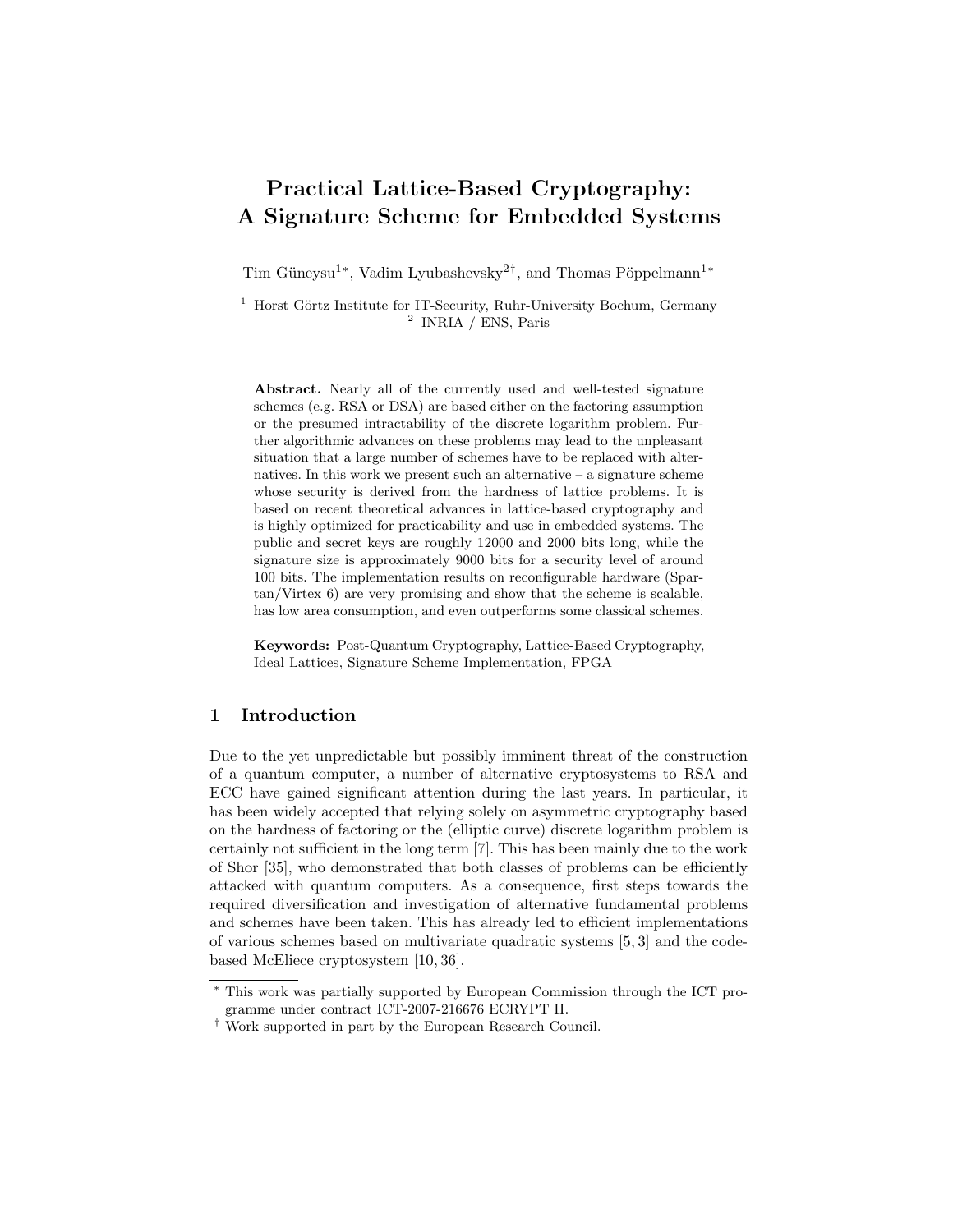Another promising alternative to number-theoretic constructions are latticebased cryptosystems because they admit security proofs based on well-studied problems that currently cannot be solved by quantum algorithms. For a long time, however, lattice constructions have only been considered secure for inefficiently large parameters that are well beyond practicability<sup>3</sup> or were, like GGH [14] and NTRUSign [16], broken due to flaws in the ad-hoc design approach [31]. This has changed since the introduction of cyclic and ideal lattices [27] and related computationally hard problems like Ring-SIS [32, 23, 25] and Ring-LWE [26] which enabled the constructions of a great variety of theoretically elegant and efficient cryptographic primitives.

In this work we try to further close the gap between the advances in theoretical lattice-based cryptography and real-world implementation issues by constructing and implementing a provably-secure digital signature scheme based on ideal lattices. While maintaining the connection to hard ideal lattice problems we apply several performance optimizations for practicability that result in moderate signature and key sizes as well as performance suitable for embedded and hardware systems.

Digital Signatures and Related Work. Digital signatures are arguably the most used public-key cryptographic primitive in practical applications, and a lot of effort has gone into trying to construct such schemes from lattice assumptions. Due to the success of the NTRU encryption scheme, it was natural to try to design a signature scheme based on the same principles. Unlike the encryption scheme, however, the proposed NTRU signature scheme [19, 17] has been completely broken by Nguyen and Regev [31]. Provably-secure digital signatures were finally constructed in 2008, by Gentry, Peikert, and Vaikuntanathan [13], and, using different techniques, by Lyubashevsky and Micciancio [24]. The scheme in [13] was very inefficient in practice, with outputs and keys being megabytes long, while the scheme in [24] was only a one-time signature that required the use of Merkle trees to become a full signature scheme. The work of [24] was extended by Lyubashevsky [21, 22], who gave a construction of a full-fledged signature scheme whose keys and outputs are currently on the order of 15000 bits each, for an 80-bit security level. The work of [13] was also recently extended by Micciancio and Peikert [28], where the size of the signatures and keys is roughly 100, 000 bits.

Our Contribution. The main contribution of this work is the implementation of a digital signature scheme from [21, 22] optimized for embedded systems. In addition, we propose an improvement to the above-mentioned scheme which preserves the security proof, while lowering the signature size by approximately a factor of two. We demonstrate the practicability of our scheme by implementing a scalable and efficient signing and verification engine. For example, on the lowcost Xilinx Spartan-6 we are 1.5 times faster and use only half of the resources

<sup>3</sup> One notable exception is the NTRU public-key encryption scheme [18], which has essentially remained unbroken since its introduction.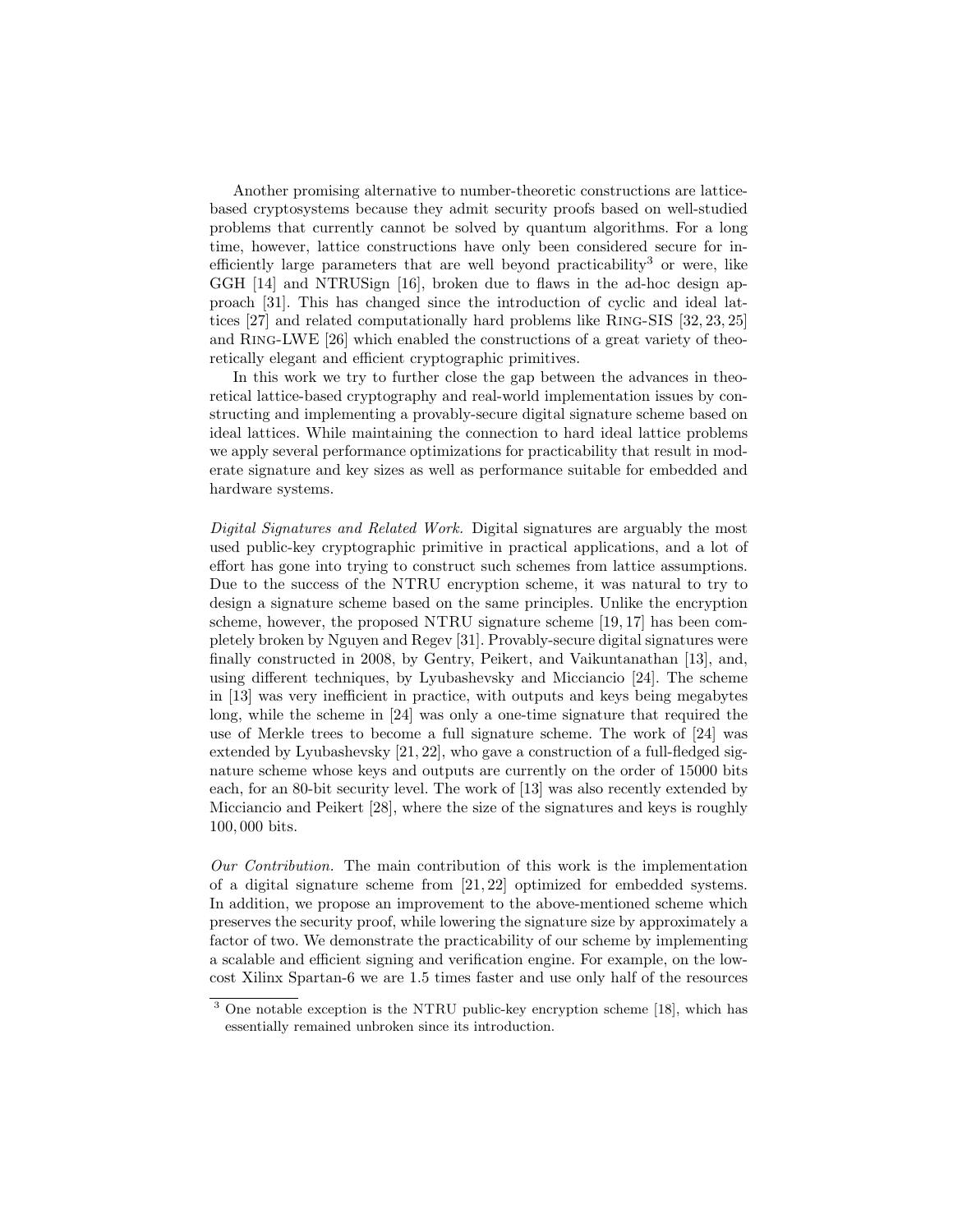of the optimized RSA implementation of Suzuki [39]. With more than 12000 signatures and over 14000 signature verifications per second, we can satisfy even high-speed demands using a Virtex-6 device.

Outline. The paper is structured as follows. First we give a short overview on our hardness assumption in Section 2 and then introduce the highly efficient and practical signature scheme in Section 3. Based on this description, we introduce our implementation and the hardware architecture of the signing and signature verification engine in Section 4 and analyze its performance on different FPGAs in Section 5. In Section 6 we summarize our contribution and present an outlook for future work.

# 2 Preliminaries

### 2.1 Notation

Throughout the paper, we will assume that  $n$  is an integer that is a power of 2, p is a prime number congruent to 1 modulo 2n, and  $\mathcal{R}^{p^n}$  is the ring  $\mathbb{Z}_p[\mathbf{x}]/(\mathbf{x}^n +$ 1). Elements in  $\mathcal{R}^{p^n}$  can be represented by polynomials of degree  $n-1$  with coefficients in the range  $[-(p-1)/2,(p-1)/2]$ , and we will write  $\mathcal{R}_k^{p^n}$  $\frac{p}{k}$  to be a subset of the ring  $\mathcal{R}^{p^n}$  that consists of all polynomials with coefficients in the range  $[-k, k]$ . For a set S, we write  $s \stackrel{\$}{\leftarrow} S$  to indicate that s is being chosen uniformly at random from S.

### 2.2 Hardness Assumption

In a particular version of the Ring-SIS problem, one is given an ordered pair of polynomials  $(a, t) \in \mathbb{R}^{p^n} \times \mathbb{R}^{p^n}$  where **a** is chosen uniformly from  $\mathbb{R}^{p^n}$  and  $\mathbf{t} = \mathbf{a} \mathbf{s}_1 + \mathbf{s}_2$ , where  $\mathbf{s}_1$  and  $\mathbf{s}_2$  are chosen uniformly from  $\mathcal{R}_k^{p^n}$  $_k^p$ , and is asked to find an ordered pair  $(\mathbf{s}'_1, \mathbf{s}'_2)$  such that  $\mathbf{as}'_1 + \mathbf{s}'_2 = \mathbf{t}$ . It can be shown that when  $k > \sqrt{p}$ , the solution is not unique and finding any one of them, for  $\sqrt{p} < k \ll p$ , was proven in [32, 23] to be as hard as solving worst-case lattice problems in ideal lattices. On the other hand, when  $k < \sqrt{p}$ , it can be shown that the only solution is  $(s_1, s_2)$  with high probability, and there is no classical reduction known from worst-case lattice problems to finding this solution. In fact, this latter problem is a particular instance of the Ring-LWE problem. It was recently shown in [26] that if one chooses the  $s_i$  from a slightly different distribution (i.e., a Gaussian distribution instead of a uniform one), then solving the Ring-LWE problem (i.e., recovering the  $s_i$  when given  $(a, t)$ ) is as hard as solving worst-case lattice problems using a quantum algorithm. Furthermore, it was shown that solving the decision version of RING-LWE, that is distinguishing ordered pairs  $(a, as<sub>1</sub> + s<sub>2</sub>)$ from uniformly random ones in  $\mathcal{R}^{p^n} \times \mathcal{R}^{p^n}$ , is still as hard as solving worst-case lattice problems.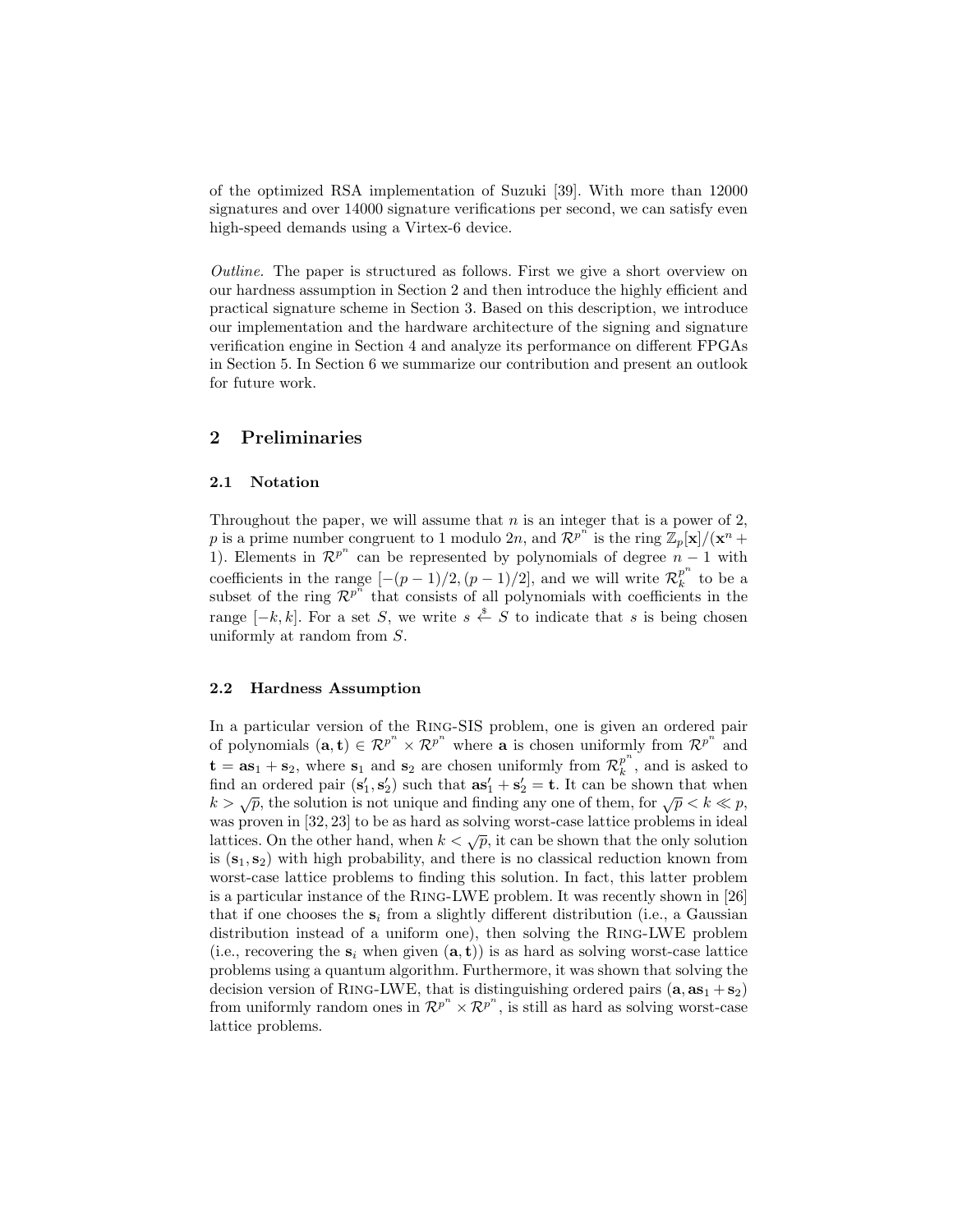In this paper, we implement our signature scheme based on the presumed hardness of the decision RING-LWE problem with particularly "aggressive" parameters. We define the  $DCK_{p,n}$  problem (Decisional Compact Knapsack problem) to be the problem of distinguishing between the uniform distribution over  $\mathcal{R}^{p^{n}} \times \mathcal{R}^{p^{n}}$  and the distribution  $(a, a s_1 + s_2)$  where a is uniformly random in  $\mathcal{R}^{p^n}$  and  $\mathbf{s}_i$  are uniformly random in  $\mathcal{R}_1^{p^n}$  $_1^p$ . As of now, there are no known algorithms that take advantage of the fact that the distribution of  $s_i$  is uniform (i.e., not Gaussian) and consists of only  $-1/0/1$  coefficients<sup>4</sup>, and so it is very reasonable to conjecture that this problem is still hard. In fact, this is essentially the assumption that the NTRU encryption scheme is based on. Due to lack of space, we direct the interested reader to Section 3 of the full version of [22] for a more in-depth discussion of the hardness of the different variants of the SIS and LWE problems.

# 2.3 Cryptographic Hash Function H with Range  $D_{32}^n$

Our signature scheme uses a hash function, and it is quite important for us that the output of this function is of a particular form. The range of this function,  $D_{32}^n$ , for  $n \geq 512$  consists of all polynomials of degree  $n-1$  that have all zero coefficients except for at most 32 coefficients that are  $\pm 1$ .

We denote by H the hash function that first maps  $\{0,1\}^*$  to a 160-bit string and then *injectively* maps the resulting 160-bit string r to  $D_{32}^n$  via an efficient procedure we now describe. To map a 160-bit string into the range  $D_{32}^n$  for  $n \geq 512$ , we look at 5 bits of r at a time, and transforms them into a 16-digit string with at most one non-zero coefficient as follows: let  $r_1r_2r_3r_4r_5$  be the five bits we are currently looking at. If  $r_1$  is 0, then put a  $-1$  in position number  $r_2r_3r_4r_5$  (where we read the 4-digit string as a number between 0 and 15) of the 16-digit string. If  $r_1$  is 1, then put a 1 in position  $r_2r_3r_4r_5$ . This converts a 160-bit string into a 512-digit string with at most  $32 \pm 1$ 's.<sup>5</sup> We then convert the 512-bit string into a polynomial of degree at least 512 in the natural way by assigning the  $i^{th}$  coefficient of the polynomial the  $i^{th}$  bit of the bit-string. If the polynomial is of degree greater than 512, then all of its higher-order terms will be 0.

# 3 The Signature Scheme

In this section, we will present the lattice-based signature scheme whose hardware implementation we describe in Section 4. This scheme is a combination of

<sup>4</sup> For readers familiar with the Arora-Ge algorithm for solving LWE with small noise [2], we would like to point out that it is does not apply to our problem because this algorithm requires polynomially-many samples of the form  $(a_i, a_i s + e_i)$ , whereas in our problem, only one such sample is given.

<sup>5</sup> There is a more "compact" way to do it (see for example [11] for an algorithm that can convert a 160-bit string into a 512-digit one with at most  $24 \pm 1$  coefficients), but the resulting transformation algorithm is quadratic rather than linear.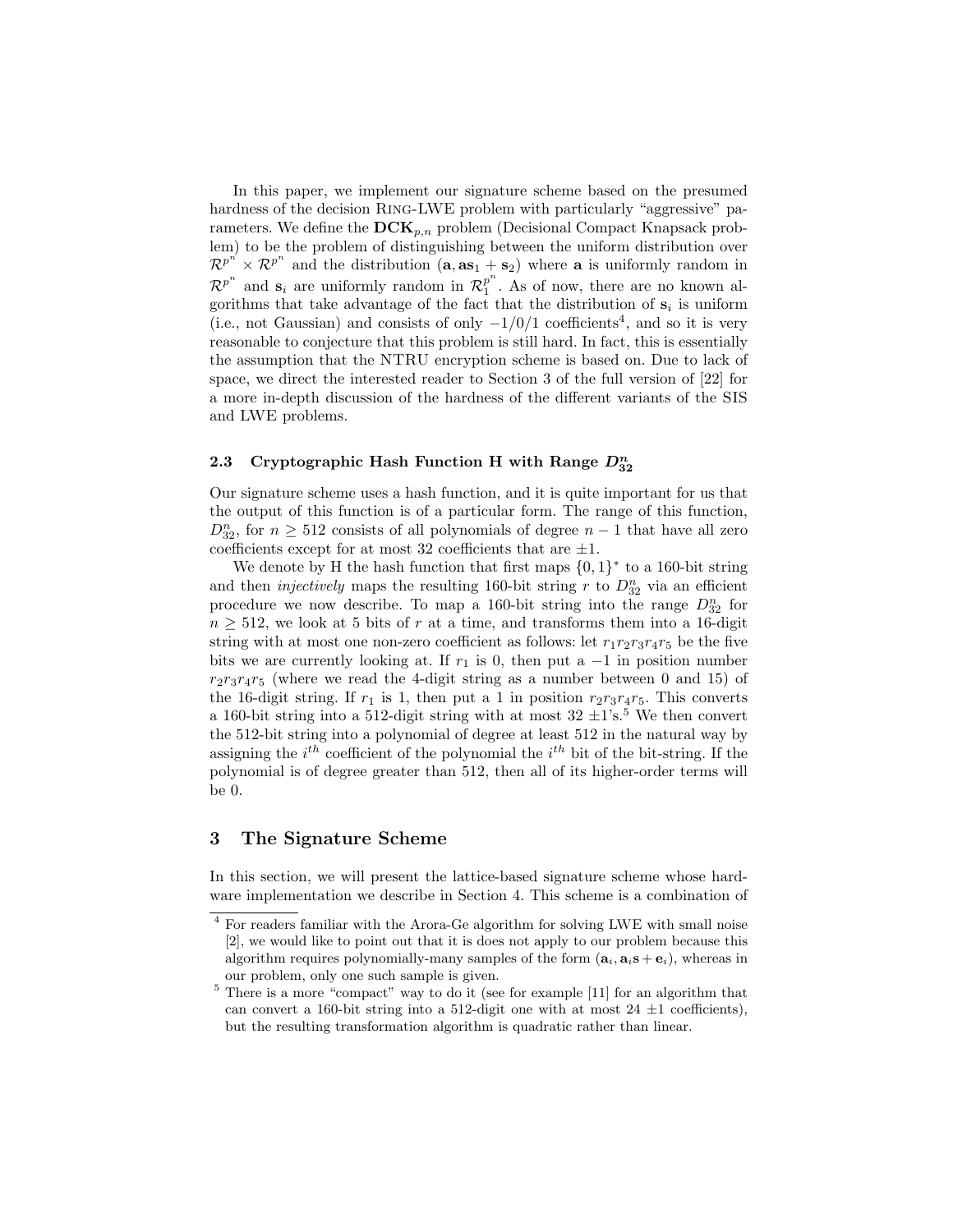the schemes from [21] and [22] as well as an additional optimization that allows us to reduce the signature length by almost a factor of two. In [21], Lyubashevsky constructed a lattice-based signature scheme based on the hardness of the Ring-SIS problem, and this scheme was later improved in two ways [22]. The first improvement results in signatures that are asymptotically shorter, but unfortunately involves a somewhat more complicated rejection sampling algorithm during the singing procedure, involving sampling from the normal distribution and computing quotients to a very high precision, which would not be very well supported in hardware. We do not know whether the actual savings achieved in the signature length would justify the major slowdown incurred, and we do leave the possibility of efficiently implementing this rejection sampling algorithm to future work. The second improvement from [22], which we do use, shows how the size of the keys and the signature can be made significantly smaller by changing the assumption from Ring-SIS to Ring-LWE.

## 3.1 The Basic Signature Scheme

For ease of exposition, we first present the basic combination scheme of [21] and [22] in Figure 1, and sketch its security proof. Full security proofs are available in [21] and [22]. We then present our optimization in Sections 3.2 and 3.3.

Signing Key:  $\mathbf{s}_1, \mathbf{s}_2 \overset{\hspace{0.1em}\mathsf{\scriptscriptstyle\$}}{\leftarrow} \mathcal{R}_1^{p^n}$ 1 Verification Key:  $\mathbf{a} \stackrel{\$}{\leftarrow} \mathcal{R}^{p^n}, \mathbf{t} \leftarrow \mathbf{as}_1 + \mathbf{s}_2$ Cryptographic Hash Function:  $H: \{0,1\}^* \to \mathbb{Q}_{\text{trif}}^n(\mu, z_1, z_2, c, a, t)$  $Sign(\mu, \mathbf{a}, \mathbf{s}_1, \mathbf{s}_2)$ 1:  $\mathbf{y}_1, \mathbf{y}_2 \stackrel{\$}{\leftarrow} \mathcal{R}_k^{p^n}$ k 2:  $\mathbf{c} \leftarrow \mathbf{H}(\mathbf{a}\mathbf{y}_1 + \mathbf{y}_2, \mu)$ 3:  $\mathbf{z}_1 \leftarrow \mathbf{s}_1 \mathbf{c} + \mathbf{y}_1, \mathbf{z}_2 \leftarrow \mathbf{s}_2 \mathbf{c} + \mathbf{y}_2$ 4: if  $\mathbf{z}_1$  or  $\mathbf{z}_2 \notin \mathcal{R}_{k-32}^{p^n}$ , then goto step 1 5: output  $(\mathbf{z}_1, \mathbf{z}_2, \mathbf{c})$ 1: Accept iff  $\mathbf{z}_1, \mathbf{z}_2 \in \mathcal{R}_{k-32}^{p^n}$  and  $\mathbf{c} = \text{H}(\mathbf{az}_1 + \mathbf{z}_2 - \mathbf{tc}, \mu)$ 

#### Fig. 1. The Basic Signature Scheme

The secret keys are random polynomials  $\mathbf{s}_1, \mathbf{s}_2 \overset{\hspace{0.1em}\mathsf{\scriptscriptstyle\$}}{\leftarrow} \mathcal{R}_1^{p^n}$  $\int_{1}^{p}$  and the public key is  $(a, t)$ , where  $a \stackrel{s}{\leftarrow} \mathcal{R}^{p^n}$  and  $t \leftarrow as_1 + s_2$ . The parameter k in our scheme which first appears in line 1 of the signing algorithm controls the trade-off between the security and the runtime of our scheme. The smaller we take  $k$ , the more secure the scheme becomes (and the shorter the signatures get), but the time to sign will increase. We explain this as well as the choice of parameters below.

To sign a message  $\mu$ , we pick two "masking" polynomials  $\mathbf{y}_1, \mathbf{y}_2 \stackrel{\hspace{0.1em}\mathsf{\scriptscriptstyle\$}}{\leftarrow} \mathcal{R}_k^{p^n}$ k and compute  $\mathbf{c} \leftarrow H(\mathbf{a}\mathbf{y}_1 + \mathbf{y}_2, \mu)$  and the potential signature  $(\mathbf{z}_1, \mathbf{z}_2, \mathbf{c})$  where  $z_1 \leftarrow s_1 c + y_1, z_2 \leftarrow s_2 c + y_2^6$ . But before sending the signature, we must perform

 $6$  We would like to draw the reader's attention to the fact that in step 3, reduction modulo p is not performed since all the polynomials involved have small coefficients.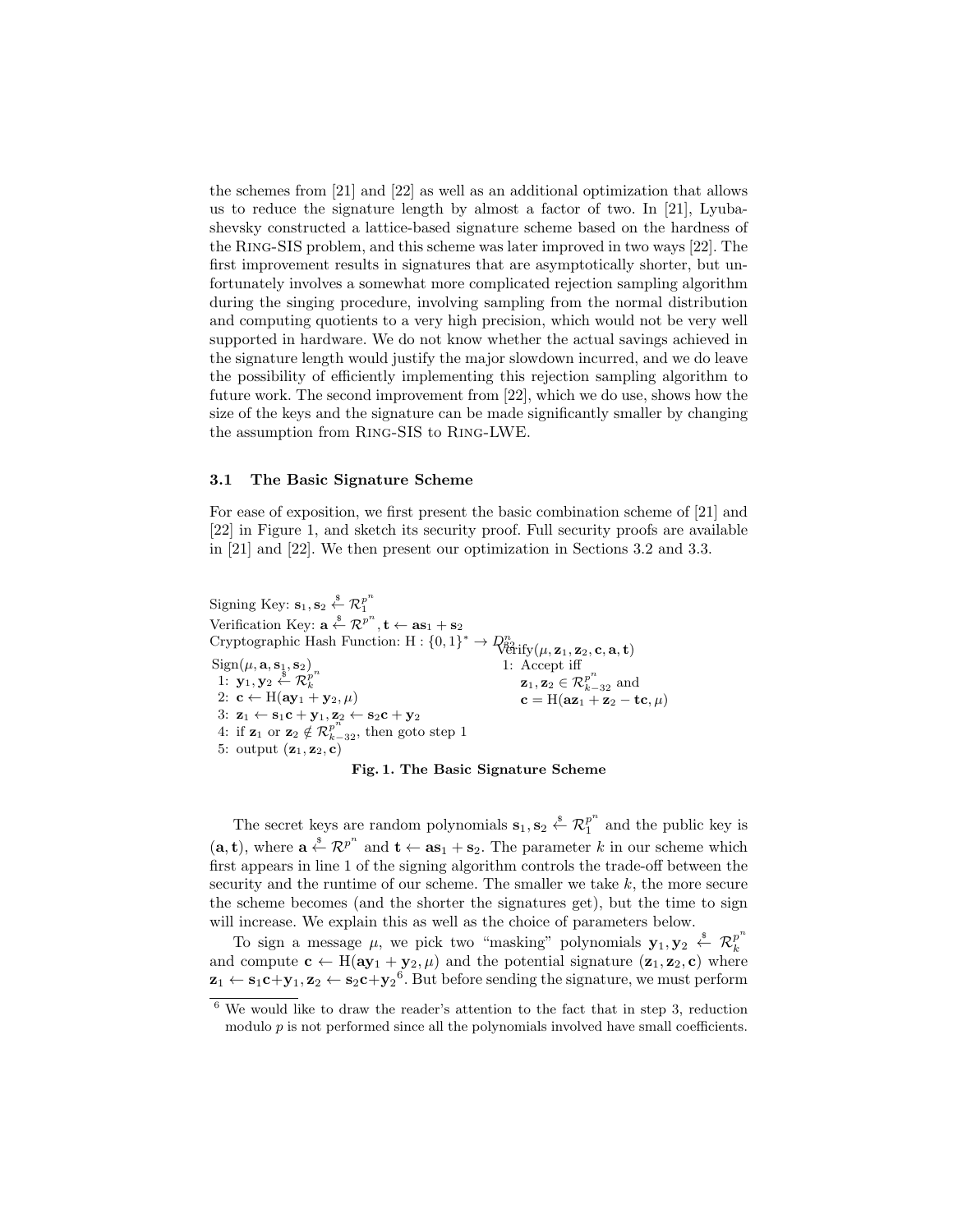a rejection-sampling step where we only send if  $z_1, z_2$  are both in  $\mathcal{R}_{k-32}^{p^n}$ . This part is crucial for security and it is also where the size of  $k$  matters. If  $k$  is too small, then  $z_1, z_2$  will almost never be in  $\mathcal{R}_{k-32}^{p^n}$ , whereas if its too big, it will be easy for the adversary to forge messages<sup>7</sup>. To verify the signature  $(\mathbf{z}_1, \mathbf{z}_2, \mathbf{c})$ , the verifier simply checks that  $\mathbf{z}_1, \mathbf{z}_2 \in \mathcal{R}_{k-32}^{p^n}$  and that  $\mathbf{c} = H(\mathbf{az}_1 + \mathbf{z}_2 - \mathbf{tc}, \mu)$ .

Our security proof follows that in [22] except that it uses the rejection sampling algorithm from [21]. Given a random polynomial  $\mathbf{a} \in \mathcal{R}^{p^n}$ , we pick two polynomials  $\mathbf{s}_1, \mathbf{s}_2 \overset{\hspace{0.1em}\mathsf{\scriptscriptstyle\$}}{\leftarrow} \mathcal{R}_{k'}^{p^n}$  for a sufficiently large  $k'$  and return  $(\mathbf{a} \in \mathcal{R}^{p^n}, \mathbf{t} = \mathbf{a}\mathbf{s}'_1 + \mathbf{s}'_2)$ as the public key. By the  $DCK_{p,n}$  assumption (and a standard hybrid argument), this looks like a valid public key (i.e., the adversary cannot tell that the  $s_i$  are chosen from  $\mathcal{R}_{k'}^{p^n}$  rather than from  $\mathcal{R}_1^{p^n}$  $_1^p$ ). When the adversary gives us signature queries, we appropriately program the hash function outputs so that our signatures are valid even though we do not know a valid secret key (in fact, a valid secret key does not even exist). When the adversary successfully forges a new signature, we then use the "forking lemma" [34] to produce two signatures of the message  $\mu$ ,  $(\mathbf{z}_1, \mathbf{z}_2, \mathbf{c})$  and  $(\mathbf{z}'_1, \mathbf{z}'_2, \mathbf{c}')$ , such that

$$
H(\mathbf{az}_1 + \mathbf{z}_2 - \mathbf{tc}, \mu) = H(\mathbf{az}'_1 + \mathbf{z}'_2 - \mathbf{tc}', \mu),\tag{1}
$$

which implies that

$$
az_1 + z_2 - tc = az'_1 + z'_2 - tc'
$$
 (2)

and because we know that  $\mathbf{t} = \mathbf{a} \mathbf{s}_1 + \mathbf{s}_2$ , we can obtain

$$
\mathbf{a}(\mathbf{z}_1-\mathbf{c}\mathbf{s}_1-\mathbf{z}_1'+\mathbf{c}'\mathbf{s}_1)+(\mathbf{z}_2-\mathbf{c}\mathbf{s}_2-\mathbf{z}_2'+\mathbf{c}'\mathbf{s}_2)=\mathbf{0}.
$$

Because  $z_i, s_i, c$ , and  $c'$  have small coefficients, we found two polynomials  $\mathbf{u}_1, \mathbf{u}_2$  with small coefficients such that  $\mathbf{a}\mathbf{u}_1 + \mathbf{u}_2 = 0^8$  By [22, Lemma 3.7], knowing such small  $\mathbf{u}_i$  allows us to solve the  $\mathbf{DCK}_{p,n}$  problem.

We now explain the trick that we use to lower the size of the signature as returned by the optimized scheme presented in Section 3.3. Notice that if Equation (2) does not hold exactly, but only approximately (i.e.,  $a\mathbf{z}_1 + \mathbf{z}_2 - \mathbf{t}\mathbf{c}$  −  $(az_1' + z_2' - tc') = w$  for some small polynomial w), then we can still obtain small  $\mathbf{u}_1, \mathbf{u}_2$  such that  $\mathbf{a}\mathbf{u}_1 + \mathbf{u}_2 = 0$ , except that the value of  $\mathbf{u}_2$  will be larger by at most the norm of **w**. Thus if  $az_1 + z_2 - tc \approx az'_1 + z'_2 - tc'$ , we will still be able to produce small  $\mathbf{u}_1, \mathbf{u}_2$  such that  $\mathbf{a}\mathbf{u}_1 + \mathbf{u}_2 = 0$ . This could make us consider only sending  $(z_1, c)$  as a signature rather than  $(z_1, z_2, c)$ , and the proof will go through fine. The problem with this approach is that the verification algorithm will no longer work, because even though  $az_1 + z_2 - tc \approx az_1 - tc$ , the output of the hash function H will be different. A way to go around the problem is to only evaluate H on the "high order bits" of the coefficients comprising the polynomial  $az_1 + z_2 - tc$  which we could hope to be the same as those of the polynomial  $az_1 - tc$ . But in practice, too many bits would be different (because of the carries caused by  $z_2$ ) for this to be a useful trick. What we do instead is

<sup>&</sup>lt;sup>7</sup> The exact probability that  $\mathbf{z}_1, \mathbf{z}_2$  will be in  $\mathcal{R}_{k-32}^{p^n}$  is  $\left(1 - \frac{64}{2k+1}\right)^{2n}$ .

<sup>8</sup> It is also important that these polynomials are non-zero.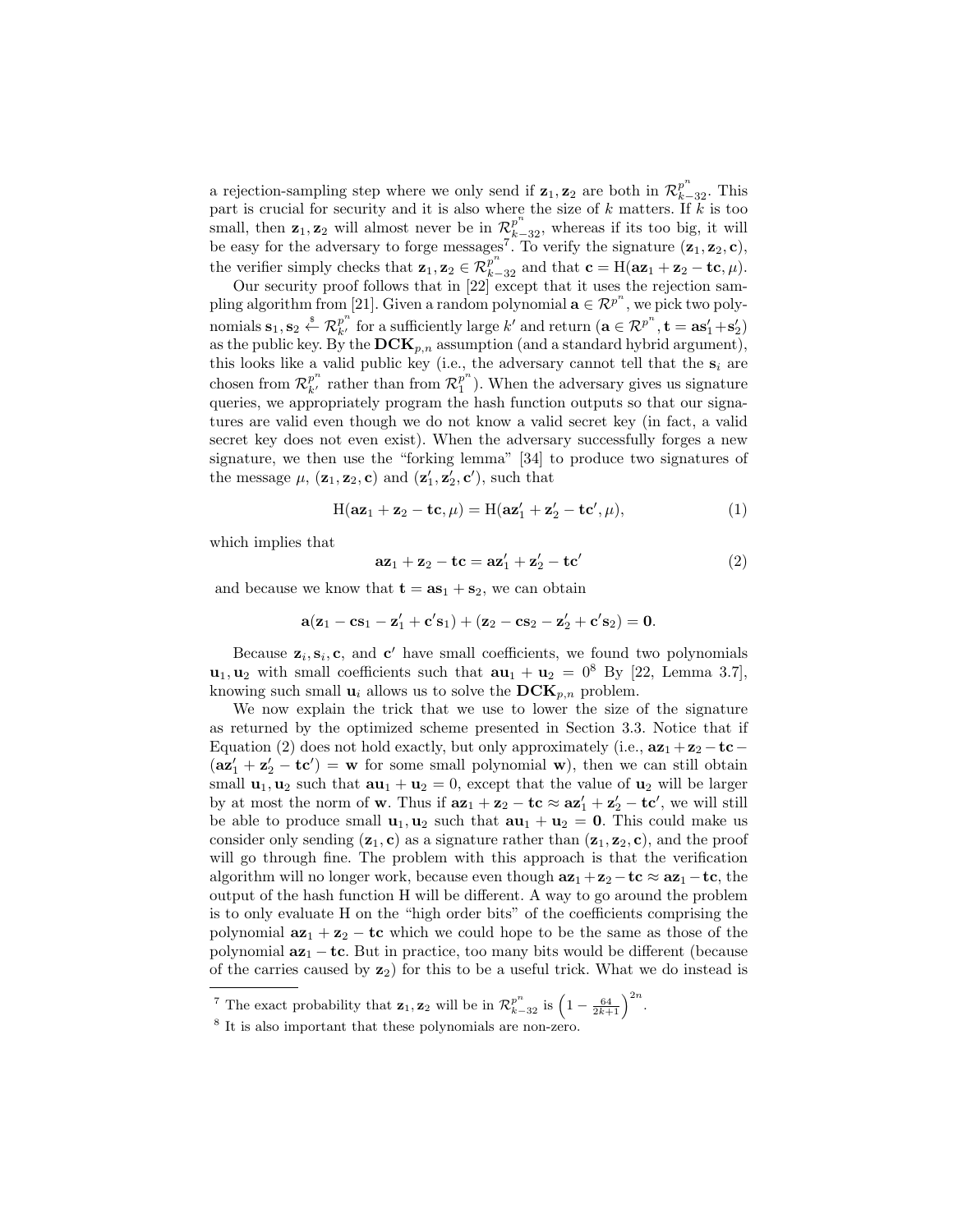send  $(\mathbf{z}_1, \mathbf{z}_2', \mathbf{c})$  as the signature where  $\mathbf{z}_2'$  only tells us the carries that  $\mathbf{z}_2$  would have created in the high order bits in the sum of  $ax_1 + x_2 - \textbf{tc}$ , and so  $z'_2$  can be represented with much fewer bits than  $z_2$ . In the next subsection, we explain exactly what we mean by "high-order bits" and give an algorithm that produces a  $\mathbf{z}'_2$  from  $\mathbf{z}_2$ , and then provide an optimized version of the scheme in this section that uses the compression idea.

## 3.2 The Compression Algorithm

For every integer y in the range  $\left[-\frac{p-1}{2}, \frac{p-1}{2}\right]$  and any positive integer k, y can be uniquely written as  $y = y^{(1)}(2k+1) + y^{(0)}$  where  $y^{(0)}$  is an integer in the range  $[-k, k]$  and  $y^{(1)} = \frac{y - y^{(0)}}{2k+1}$ . Thus  $y^{(0)}$  are the "lower-order" bits of y, and  $y^{(1)}$  are the "higher-order" ones<sup>9</sup>. For a polynomial  $\mathbf{y} = \mathbf{y}[0] + \mathbf{y}[1]\mathbf{x} + \ldots + \mathbf{y}[n-1]$  $1|\mathbf{x}^{n-1} \in \mathcal{R}^{p^n}$ , we define  $\mathbf{y}^{(1)} = \mathbf{y}[0]^{(1)} + \mathbf{y}[1]^{(1)}\mathbf{x} + \ldots + \mathbf{y}[n-1]^{(1)}\mathbf{x}^{n-1}$  and  $\mathbf{y}^{(0)} = \mathbf{y} [0]^{(0)} + \mathbf{y} [1]^{(0)} \mathbf{x} + \ldots + \mathbf{y} [n-1]^{(0)} \mathbf{x}^{n-1}.$ 

The Lemma below states that given two vectors  $y, z \in \mathbb{R}^{p^n}$  where the coefficients of  $z$  are small, we can replace  $z$  by a much more compressed vector  $z'$ while keeping the higher order bits of  $y + z$  and  $y + z'$  the same. The algorithm that satisfies this lemma is presented in Figure 5 in Appendix A.

**Lemma 3.1.** There exists a linear-time algorithm Compress $(y, z, p, k)$  that for any p, n, k where  $2nk/p > 1$  takes as inputs  $y \stackrel{s}{\leftarrow} \mathcal{R}^{p^n}, z \in \mathcal{R}_k^{p^n}$  $\frac{p}{k}$ , and with probability at least .98 (over the choices of  $y \in \mathcal{R}^{p^n}$ ), outputs  $a \mathbf{z}' \in \mathcal{R}_k^{p^n}$  $k \quad such$ that

1.  $(y + z)^{(1)} = (y + z')^{(1)}$ 2.  $\mathbf{z}'$  can be represented with only  $2n + \lfloor \log(2k + 1) \rfloor \cdot \frac{6kn}{p}$  bits.

## 3.3 A Signature Scheme for Embedded Systems

We now present the version of the signature scheme that incorporates the compression idea from Section 3.2 (see Figure 2). We will use the following notation that is similar to the notation in Section 3.2: every polynomial  $\mathbf{Y} \in \mathbb{R}^{p^n}$  can be written as

$$
\mathbf{Y} = \mathbf{Y}^{(1)}(2(k-32)+1) + \mathbf{Y}^{(0)}
$$

where  $\mathbf{Y}^{(0)} \in \mathcal{R}_{k-32}^{p^n}$  and k corresponds to the k in the signature scheme in Figure 2. Notice that there is a bijection between polynomials  $\mathbf Y$  and this representation  $(\mathbf{Y}^{(1)}, \mathbf{Y}^{(0)})$  where

$$
\mathbf{Y}^{(0)} = \mathbf{Y} \bmod (2(k-32) + 1),
$$

and

$$
\mathbf{Y}^{(1)} = \frac{\mathbf{Y} - \mathbf{Y}^{(0)}}{2(k - 32) + 1}.
$$

Intuitively,  $\mathbf{Y}^{(1)}$  is comprised of the higher order bits of Y.

<sup>&</sup>lt;sup>9</sup> Note that these only roughly correspond to the notion of most and least significant bits.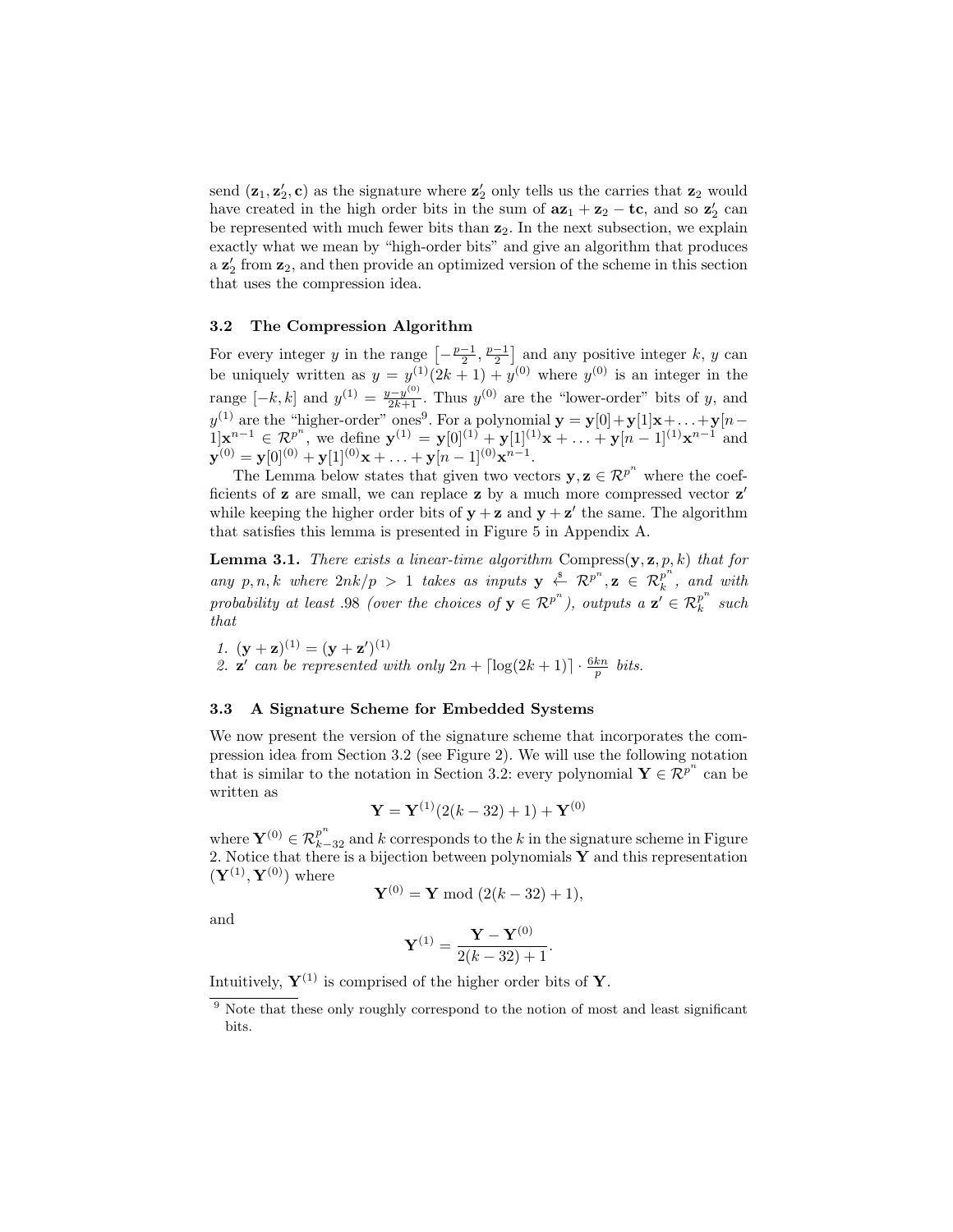Signing Key:  $\mathbf{s}_1, \mathbf{s}_2 \overset{\hspace{0.1em}\mathsf{\scriptscriptstyle\$}}{\leftarrow} \mathcal{R}_1^{p^n}$ 1 Verification Key:  $\mathbf{a} \stackrel{\$}{\leftarrow} \mathcal{R}^{p^n}, \mathbf{t} \leftarrow \mathbf{as}_1 + \mathbf{s}_2$ Cryptographic Hash Function:  $H: \{0, 1\}^* \to D_{32}^n$  $Sign(\mu, \mathbf{a}, \mathbf{s}_1, \mathbf{s}_2)$ 1:  $\mathbf{y}_1, \mathbf{y}_2 \stackrel{\$}{\leftarrow} \mathcal{R}_k^{p^n}$ k 2: **c**  $\leftarrow$  H  $((ay_1 + y_2)^{(1)}, \mu)$ 3:  $\mathbf{z}_1 \leftarrow \mathbf{s}_1 \mathbf{c} + \mathbf{y}_1, \mathbf{z}_2 \leftarrow \mathbf{s}_2 \mathbf{c} + \mathbf{y}_2$ 4: if  $\mathbf{z}_1$  or  $\mathbf{z}_2 \notin \mathcal{R}_{k-32}^{p^n}$ , then goto step 1 5:  $\mathbf{z}'_2 \leftarrow \text{Compress } (\mathbf{az}_1 - \mathbf{tc}, \mathbf{z}_2, p, k - 32)$ 6: if  $z'_2 = \perp$ , then goto step 1 7: output  $(\mathbf{z}_1, \mathbf{z}_2', \mathbf{c})$ Verify  $(\mu, \mathbf{z}_1, \mathbf{z}_2', \mathbf{c}, \mathbf{a}, \mathbf{t})$ 1: Accept iff  $\mathbf{z}_1, \mathbf{z}_2' \in \mathcal{R}_{k-32}^{p^n}$  and  $\mathbf{c} = \mathrm{H}\left( (\mathbf{a}\mathbf{z}_1 + \mathbf{z}'_2 - \mathbf{t}\mathbf{c})^{(1)}, \mu \right)$ 

## Fig. 2. Optimized Signature Scheme

The secret key in our scheme consists of two polynomials  $s_1, s_2$  sampled uniformly from  $\mathcal{R}_1^{p^n}$  $p^{n}$  and the public key consists of two polynomials  $\mathbf{a} \stackrel{\$}{\leftarrow} \mathcal{R}^{p^{n}}$ and  $\mathbf{t} = \mathbf{as}_1 + \mathbf{s}_2$ . In step 1 of the signing algorithm, we choose the "masking" polynomials"  $\mathbf{y}_1, \mathbf{y}_2$  from  $\mathcal{R}_k^{p^n}$  $\frac{p}{k}$ . In step 2, we let **c** be the hash function value of the high order bits of  $ay_1 + y_2$  and the message  $\mu$ . In step 3, we compute  $z_1, z_2$ and proceed only if they fall into a certain range. In step 5, we compress the value  $z_2$  using the compression algorithm implied in Lemma 3.1, and obtain a value  $\mathbf{z}'_2$  such that  $(\mathbf{az}_1 - \mathbf{tc} + \mathbf{z}_2)^{(1)} = (\mathbf{az}_1 - \mathbf{tc} + \mathbf{z}'_2)^{(1)}$  and send  $(\mathbf{z}_1, \mathbf{z}'_2, \mathbf{c})$  as the signature of  $\mu$ . The verification algorithm checks whether  $z_1, z_2$  are in  $\mathcal{R}_{k-1}^{p^n}$ k−32 and that  $\mathbf{c} = H\left( (\mathbf{az}_1 + \mathbf{z}'_2 - \mathbf{tc})^{(1)}, \mu \right)$ .

The running time of the signature algorithm depends on the relationship of the parameter  $k$  with the parameter  $p$ . The larger the  $k$ , the more chance that  $z_1$  and  $z_2$  will be in  $\mathcal{R}_{k-32}^{p^n}$  in step 4 of the signing algorithm, but the easier the signature will be to forge. Thus it is prudent to set  $k$  as small as possible while keeping the running time reasonable.

#### 3.4 Concrete Instantiation

We now give some concrete instantiations of our signature scheme from Figure 2. The security of the scheme depends on two things: the hardness of the underlying  $DCK_{p,n}$  problem and the hardness of finding pre-images in the random oracle  $H^{10}$ . For simplicity, we fixed the output of the random oracle to 160 bits and so finding pre-images is 160 bits hard. Judging the security of the lattice problem, on the other hand, is notoriously more difficult. For this part, we rely on the extensive experiments performed by Gama and Nguyen [12] and Chen and Nguyen [8] to determine the hardness of lattice reductions for certain classes of

<sup>&</sup>lt;sup>10</sup> It is generally considered folklore that for obtaining signatures with  $\lambda$  bits of security using the Fiat-Shamir transform, one only needs random oracles that output  $\lambda$  bits (i.e., collision-resistance is not a requirement). While finding collisions in the random oracle does allow the valid signer to produce two distinct messages that have the same signature, this does not constitute a break.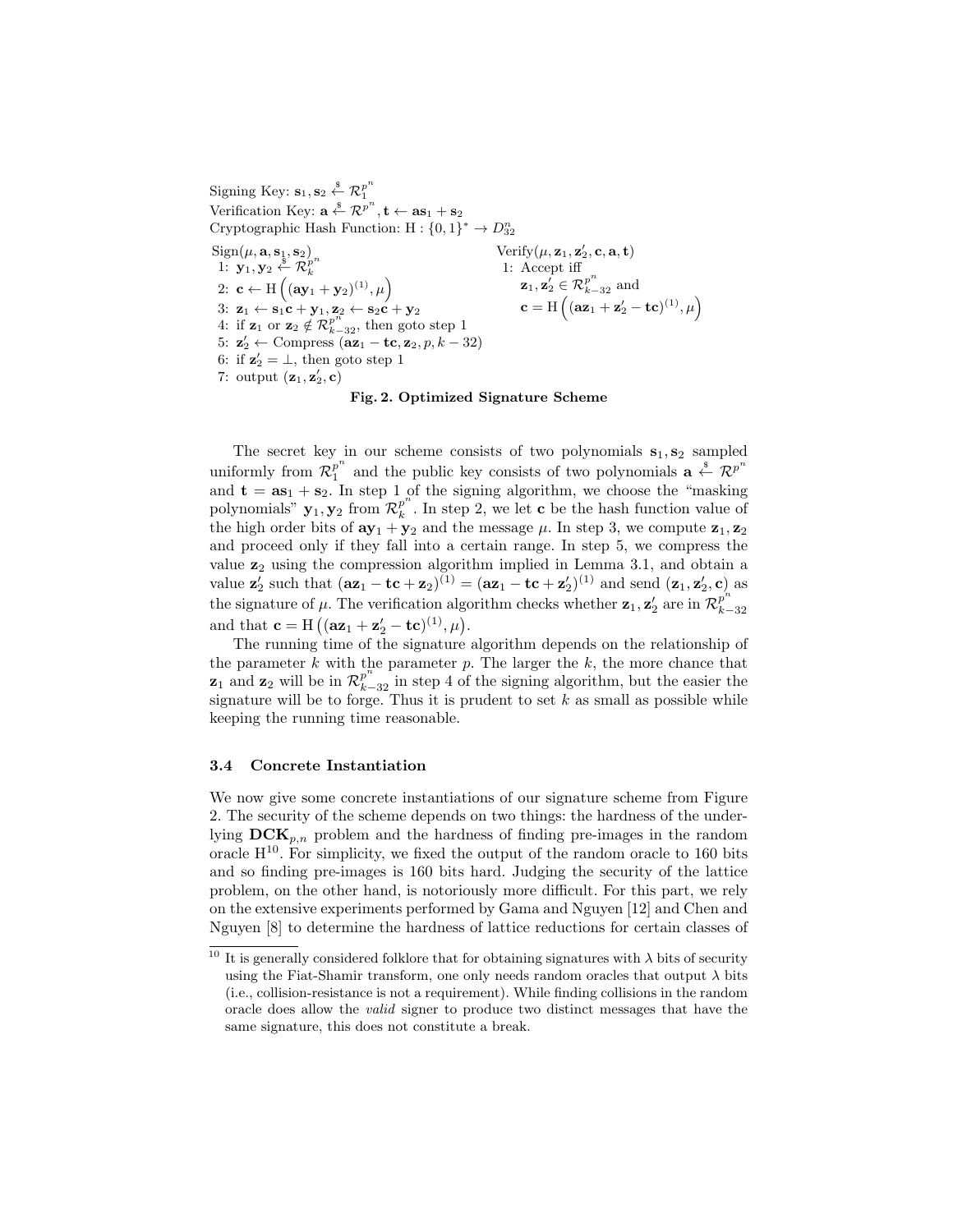| Aspect                                | Set I         | Set II   |
|---------------------------------------|---------------|----------|
| $\boldsymbol{n}$                      | 512           | 1024     |
| $\boldsymbol{p}$                      | 8383489       | 16760833 |
| $\boldsymbol{k}$                      | $2^{14}$      | $2^{15}$ |
| Approximate signature bit size        | 8,950         | 18,800   |
| Approximate secret key bit size       | 1,620         | 3,250    |
| Approximate public key bit size       | 11,800        | 25,000   |
| Expected number of repetitions        |               |          |
| Approximate root Hermite factor       | 1.0066        | 1.0035   |
| Equivalent symmetric security in bits | $\approx 100$ | > 256    |

Table 1. Signature Scheme Parameters

lattices. The lattices that were used in the experiments of [12] were a little different than ours, but we believe that barring some unforeseen weakness due to the added algebraic structure of our lattices and the parameters, the results should be quite similar. We consider it somewhat unlikely that the algebraic structure causes any weaknesses since for certain parameters, our signature scheme is as hard as Ring-LWE (which has a quantum reduction from worst-case lattice problems [26]), but we do encourage cryptanalysis for our particular parameters because they are somewhat smaller than what is required for the worst-case to average-case reduction in [38, 26] to go through.

The methodology for choosing our parameters is the same as in [22], and so we direct the interested reader to that paper for a more thorough discussion. In short, one needs to make sure that the length of the secret key  $[s_1|s_2]$  as a vector is not too much smaller than  $\sqrt{p}$  and that the allowable length of the signature vector, which depends on k, is not much larger than  $\sqrt{p}$ . Using these quantities, one can perform the now-standard calculation of the "root Hermite factor" that lattice reduction algorithms must achieve in order to break the scheme (see [12, 29, 22] for examples of how this is done). According to experiments in [12, 8] a factor of 1.01 is achievable now, a factor of 1.007 seems to have around 80 bits of security, and a factor of 1.005 has more than 256-bit security. In Figure 1, we present two sets of parameters. According to the aforementioned methodology, the first has somewhere around 100 bits of security, while the second has more than 256.

We will now explain how the signature, secret key, and public key sizes are calculated. We will use the concrete numbers from set I as example. The signature size is calculated by summing the bit lengths of  $z_1, z'_2$ , and  $c$ . Since  $z_1$  is in  $\mathcal{R}_{k-32}^{p^n}$ , it can be represented by  $n\lceil \log(2(k-32)+1) \rceil \le n \log k + n = 7680$  bits. From Lemma 3.1, we know that  $\mathbf{z}'_2$  can be represented with  $2n + \lceil \log(2(k - 32) + 1) \rceil$ .  $\frac{6(k-32)n}{p} \leq 2n + 6\log(2k) = 1114$  bits. And c can be represented with 160 bits, for a total signature size of 8954 bits. The secret key consists of polynomials  $\mathbf{s}_1, \mathbf{s}_2 \in \mathcal{R}_1^{p^n}$ , and so they can be represented with  $2[n\log(3)] = 1624$  bits, but a simpler representation can be used that requires 2048 bits. The public key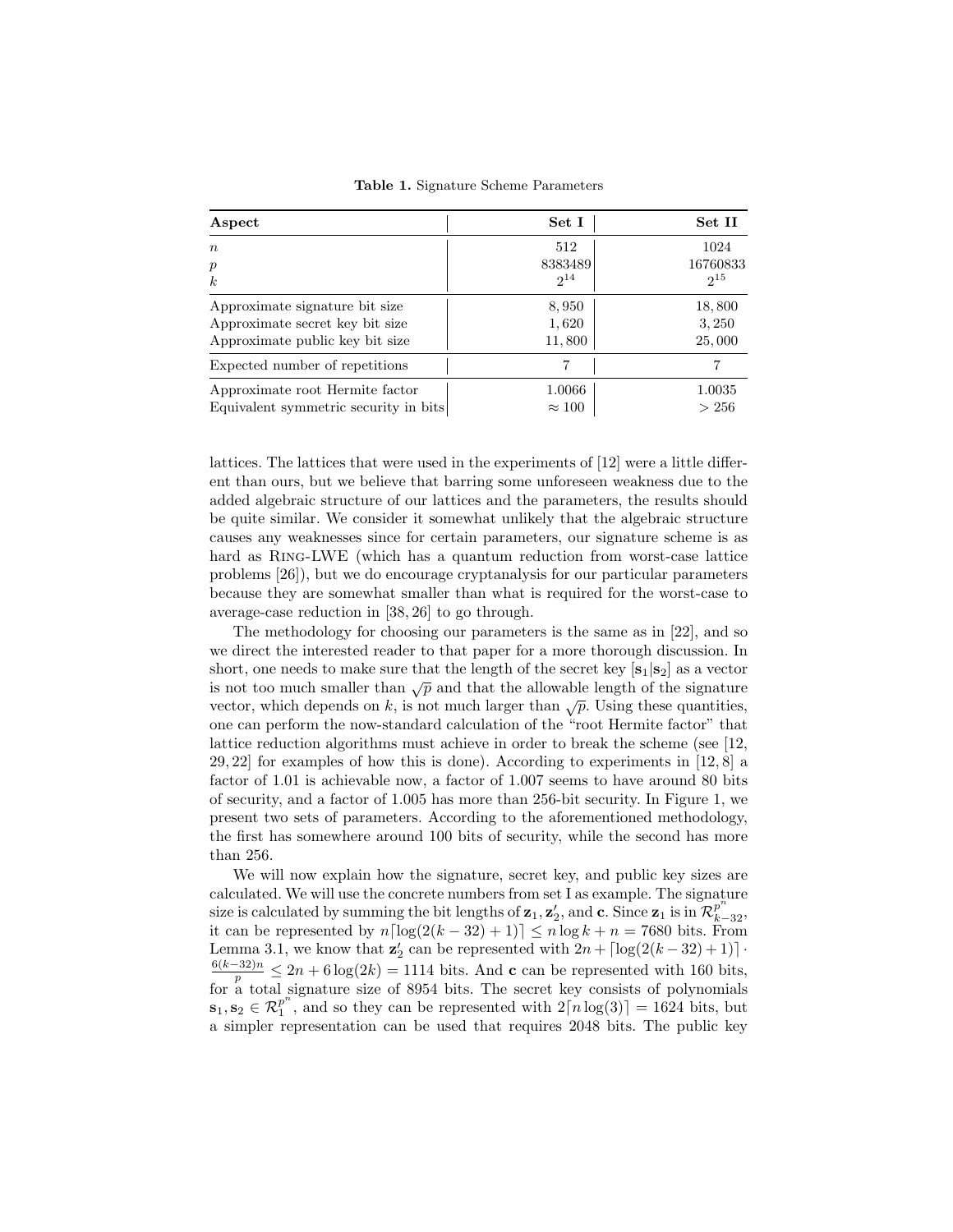consists of the polynomials  $(a, t)$ , but the polynomial a does not need to be unique for every secret key, and can in fact be some randomness that is agreed upon by everyone who uses the scheme. Thus the public key can be just  $t$ , which can be represented using  $[n \log p] = 11776$  bits.

We point out that even though the signature and key sizes are larger than in some number theory based schemes, the signature scheme in Figure 2 is quite efficient, (in software and in hardware), with all operations taking quasi-linear time, as opposed to at least quadratic time for number-theory based schemes. The most expensive operation of the signing algorithm is in step 2 where we need to compute  $ay_1 + y_2$ , which also could be done in quasilinear time using FFT. In step 3, we also need to perform polynomial multiplication, but because  $\bf{c}$  is a very sparse polynomial with only 32 non-zero entries, this can be performed with just 32 vector additions. And there is no multiplication needed in step 5 because  $az_1 - tc = ay_1 + y_2 - z_2$ .

## 4 Implementation

In this section we provide a detailed description of our FPGA implementation of the signature scheme's signing and verification procedures for parameter set I with about 100 bits of equivalent symmetric security. In order to improve the speed and resource consumption on the FPGA, we utilize internal block memories (BRAM) and DSP hardcores spanning over three clock domains. We designed dedicated implementations of the signing and verification operation that work with externally generated keys.

Roughly speaking, the signing engine is composed out of a scalable amount of area-efficient polynomial multipliers to compute  $ay_1 + y_2$ . Fresh randomness for  $y_1, y_2$  is supplied each run by a random number generator (in this prototype implementation an LFSR). To ensure a steady supply of fresh polynomials from the multiplier for the subsequent parts of the design and the actual signing operation, we have included a buffer of a configurable size that pre-stores pairs  $(\mathbf{a}\mathbf{y}_1+\mathbf{y}_2, \mathbf{y}_1||\mathbf{y}_2)$ . The hash function H saves its state after the message has been hashed and thus prevents rehashing of the (presumably long) message in each new rejection-sampling step. The sparse multiplication of sc works coefficientwise and thus allows immediate testing for the rejection condition. If an outof-bound coefficient occurs (line 4 and 6 of Figure 2), the multiplication and compression is immediately interrupted and a new polynomial pair is retrieved from the buffer. For the verification engine, we rely on the polynomial multiplier used to compute  $ay_1+y_2$  twice as we compute  $az_1+z'_2$  first, maintain the internal state and therefore add  $t(-c)$  in a second round to produce the input for the hash function. When signatures are fed into or returned by both engines, they are encoded in order to meet the signature size (see Lemma A.2 for a detailed algorithm).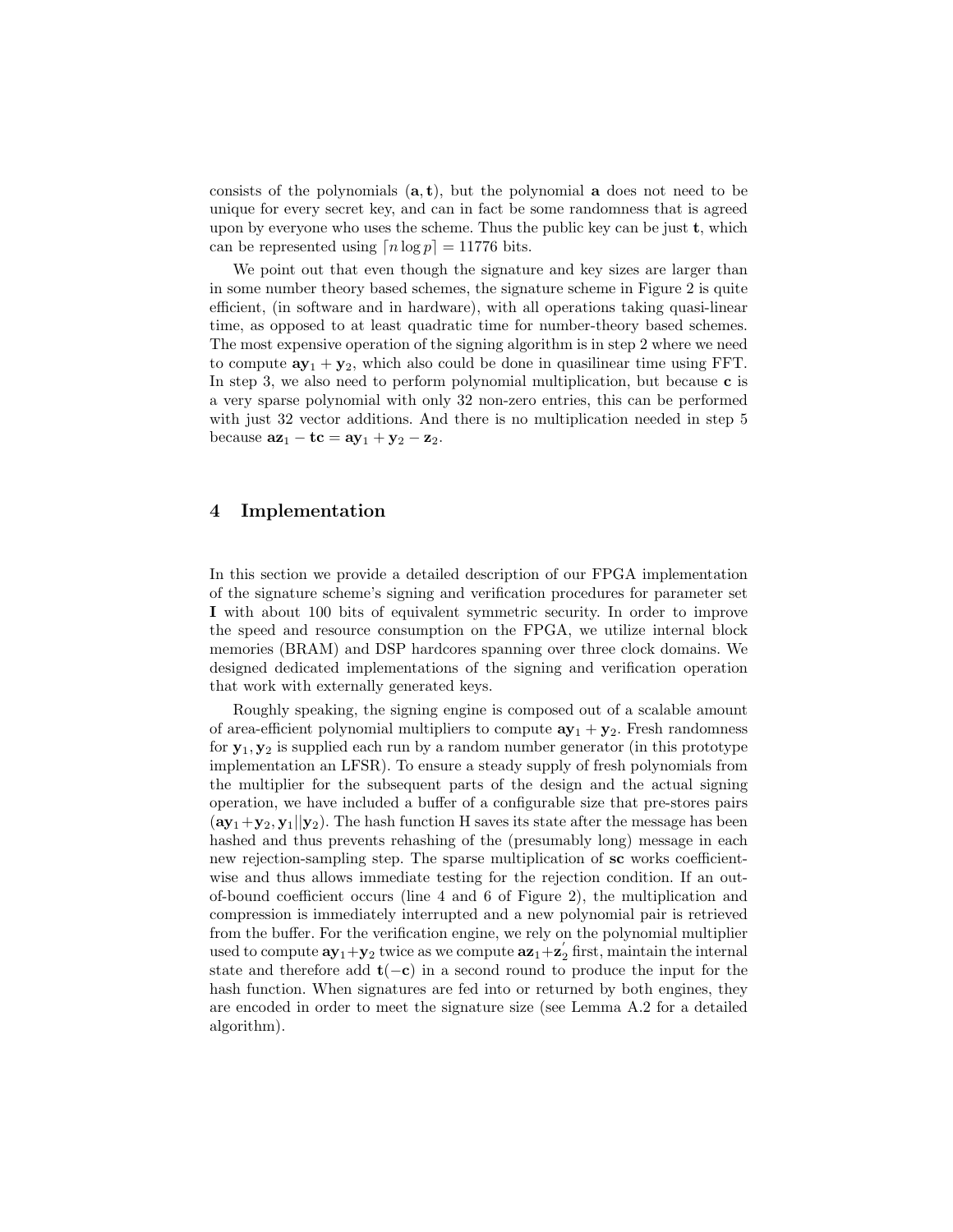#### 4.1 Message Signing

The detailed top-level design of the signing engine is depicted in Figure 3. The computation of  $ay_1 + y_2$  is implemented in clock domain (1) and carried out by a number of PolyMul units (three units are shown in the depicted setup). The BRAMs storing the initial parameters  $y = y_1||y_2$  are refilled by a random number generator (RNG) running independently in clock domain (3) and the constant polynomial a is loaded during device initialization. When a PolyMul unit has finished the computation of  $\mathbf{r} = \mathbf{a} \mathbf{y}_1 + \mathbf{y}_2$ , it requests exclusive access to the Buffer and stores r and y when free space is available. Internally the Buffer consists of the two configurable  $FIFOs FIFO(r)$  and  $FIFO(y)$ . As all operations in clock domain (1) and (3) are independent of the secret key or message, they are triggered when space in the Buffer becomes available. As described in Section 3.4, the polynomial  $\mathbf{r} = \mathbf{a} \mathbf{y}_1 + \mathbf{y}_2$  is needed as input to the hashing as well as for the compression components and is thus stored in  $BRAM_BUF(r)$  while the coefficients of  $y_1, y_2$  are only needed once and therefore taken directly out of the FIFOs.

When a signature for a message stored in  $FIFO(m)$  is requested, the samplingrejection is repeated in clock domain (2) until a valid signature has been written into  $FIFO(\sigma)$ . The message to be signed is first hashed and its internal state saved. Therefore, it is only necessary to rehash  $\bf{r}$  in case the computed signature is rejected (but not the message again). When the hash c is ready, the Compression component is started. In this component, the values  $z_1 = s_1 c + y_1$  and  $z_2 = s_2 c +$  $y_2$  are computed column/coefficient-wise with a Comba-style sparse multiplier [9] followed by an addition so that coefficients of  $z_1$  or  $z_2$  are sequentially generated. Rejection-sampling is directly performed on these coefficients and the whole pair  $(\mathbf{r}, \mathbf{y})$  is rejected once a coefficient is encountered that is not in the desired range. The secret key  $s = s_1||s_2$  is stored in the block RAM BRAM(s) which can be initialized during device initialization or set from the outside during runtime. The whole signature  $\sigma = (\mathbf{z_1}, \mathbf{z'_2}, \mathbf{c})$  is encoded by the Encoder component in order to meet the desired signature size (max. 8954 bits) and then written into the FIFO FIFO( $\sigma$ ). The usage of FIFOs and BRAMs as I/O port allows easy integration of our engine into other designs and provides the ability for clock domain separation.

Polynomial Multiplication The most time-consuming operation of the signature scheme is the polynomial multiplication  $\mathbf{a} \cdot \mathbf{y}_1$  (with the addition of  $\mathbf{y}_2$  being rather simple). Recall that  $\mathbf{a} \in \mathbb{R}^{p^n}$  has 512 23-bit wide coefficients and that  $\mathbf{y}_1 \in {\cal R}_k^{p^n}$  $\frac{p}{k}$  consists of 512 16-bit wide coefficients. We are aware that the selected schoolbook algorithm (complexity of  $\mathcal{O}(n^2)$ ) is theoretically inferior compared to Karatsuba [20]  $(\mathcal{O}(n^{\log 3}))$  or the FFT [30]  $(\mathcal{O}(n \log n))$ . However, its regular structure and iterative nature allows very high clock frequencies and an area efficient implementation on very small and cheap devices. The polynomial reduction with  $f = x^n + 1$  is performed in place which leads to the negacyclic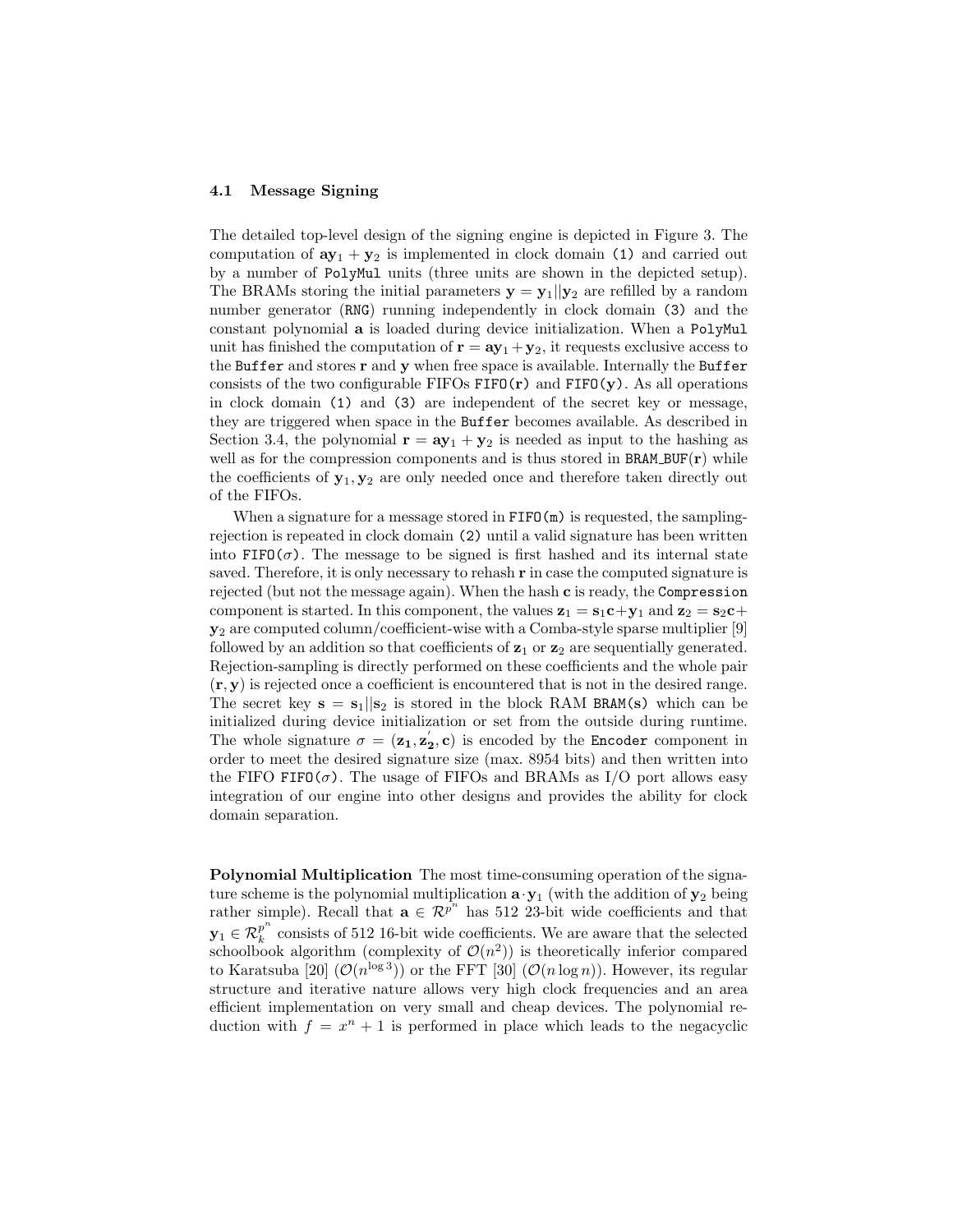

Fig. 3. Block structure of the implemented signing engine. The three different clock domains are denoted by  $(1)$ ,  $(2)$ ,  $(3)$ .

convolution

$$
\mathbf{r} = \sum_{i=0}^{511} \sum_{j=0}^{511} (-1)^{\left\lfloor \frac{i+j}{n} \right\rfloor} \mathbf{a}_i \mathbf{y}_j x^{i+j} \mod 512
$$

of **a** and  $y_1$ . The data path for the arithmetic is depicted in Figure 4(a). The computation of  $\mathbf{a}_i \mathbf{y}_j$  is realized in a multiplication core. We avoid dealing with signed values by determining the sign of the value added to the intermediate coefficient from the MSB sign bit of  $y_j$  and if a reduction modular  $x^n + 1$  is necessary. As all coefficients of **a** are stored in the range  $[0, p - 1]$  they do not affect the sign of the result. Modular reduction (see Figure 4(b)) by  $p = 8383489$ is implemented based on the idea of Solinas [37] as  $2^{23}$  mod  $8383489 = 5119$  is very small. For the modular addition of  $y_2$  the multiplier's arithmetic pipeline is reused in a final round in which the output of BRAM(a) is being set to 1 and the coefficients of  $y_2$  are being fed into the BRAM(y) port. Each PolyMul unit also acts as an additional buffer as it can hold one complete result of r in its internal temporary BRAM and thus reduces latency further in a scenario with precomputation. All in all, one PolyMul unit requires 204 slices, 3 BRAMs, 4 DSPs and is able to generate approx. 1130 pairs of  $(r, y)$  per second at a clock frequency of 300 MHz on a Spartan-6.

## 4.2 Signature Verification

In the previous sections we discussed the details of the signing algorithm. When dealing with the signature verification, we can reuse most of the previously described components. In particular, the PolyMul component only needs a slight modification in order to compute  $az_1 + z_2' - tc$  which allows efficient resource sharing for both operation. It is easy to see that we can split the computation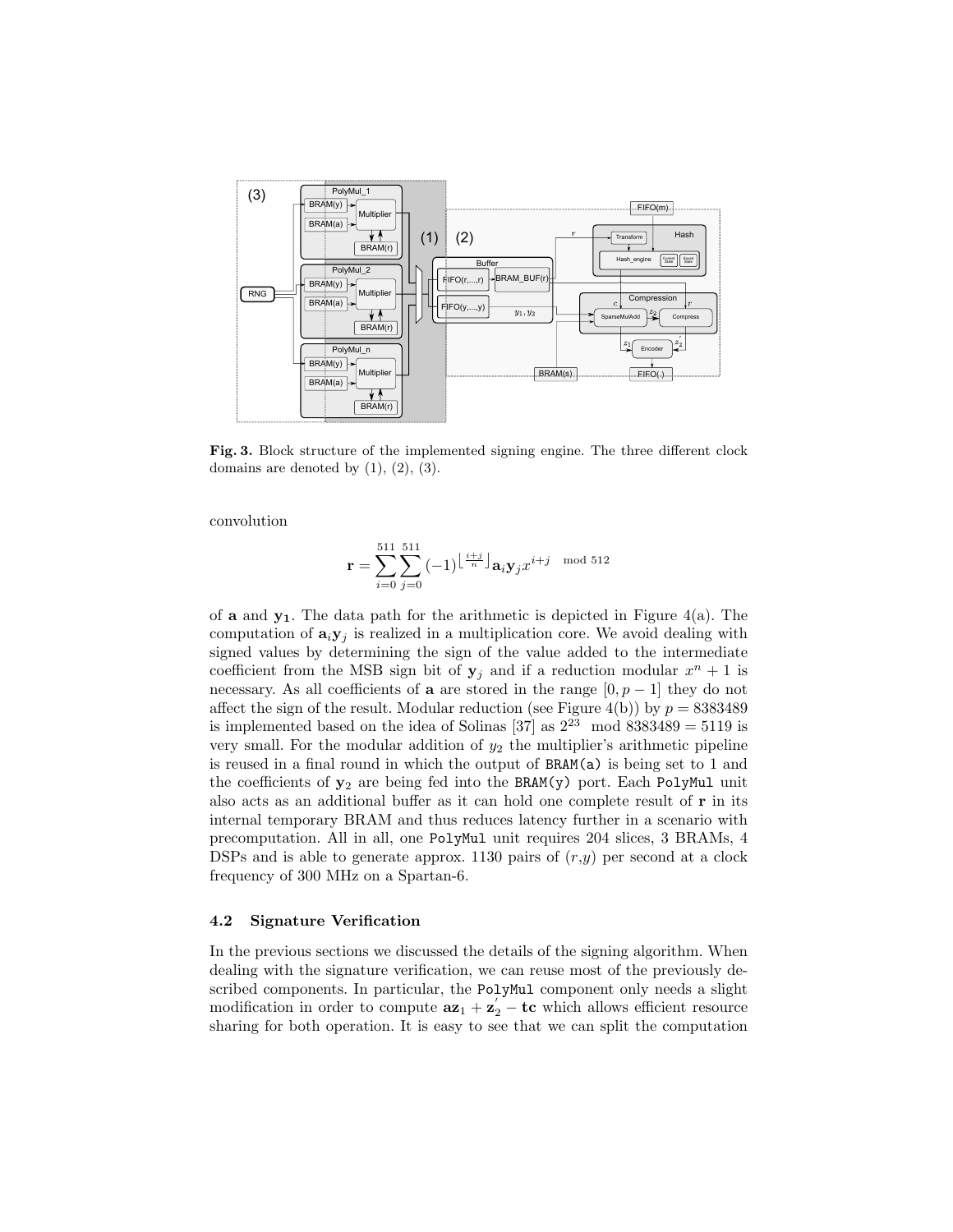

(a) Pipelined data-path of PolyMul. (b) DSP based modular reduction with  $p =$ 8383489.

Fig. 4. Implementation of PolyMul.

of the input to the hash instantiation into  $\mathbf{t}_1 = a\mathbf{z}_1 + \mathbf{z}_2^{\prime}$ ,  $\mathbf{t}_2 = \mathbf{t}(-c) + 0$  and  $t = t_1 + t_2$ . We see that the first equation can be performed by the PolyMul core as  $\mathbf{a} \in \mathcal{R}^{p^n}$  and  $\mathbf{z}_1, \mathbf{z}_2' \in \mathcal{R}_k^{p^n}$  $\frac{p}{k}$ . The same is true for the second equation with **t** being in  $\mathcal{R}^{p^n}$  and the inverted c being also in the range  $[-k, k]$  (**c** is even much smaller). The only problem is the final addition of the last equation as a third call to PolyMul would not work due to the fact that both inputs are from  $\mathcal{R}^{p^n}$  which PolyMul cannot handle. However, note that PolyMul stores the intermediate state of the schoolbook multiplication in  $BRAM(r)$  but initializes the block RAM with zero coefficients prior to the next computation of a new  $ay_1 + y_2$ . As a consequence, PolyMul supports a special flag that triggers a multiply-accumulate behavior in which the content of  $BRAM(r)$  is preserved after a full run of the schoolbook multiplication  $(ay_1)$  and an addition of  $y_2$ . Therefore, the intermediate values  $t_1$  and  $t_2$  are summed up in BRAM(r) and we do not need the final addition. This enabled us to design a verification engine that performs its arithmetic operations with just two runs of the PolyMul core.

## 5 Results and Comparison

All presented results below were obtained after post-place-and-route (PAR) and were generated with Xilinx ISE 13.3. We have implemented the signing and verification engine (parameter set I, buffer of size one) on two devices of the low-cost Spartan-6 device family and on one high-speed Virtex-6 (all speed grade −3). Detailed information regarding performance and resources consumption is given in Table 2 and Table 3, respectively. For the larger devices we instantiate multiple distinct engines as the Compression and Hash components become the bottleneck when a certain amount of PolyMul components are instantiated. Note also that our implementation is small enough to fit the signing (two PolyMul units) or verification engine on the second-smallest Spartan-6 LX9.

When comparing our results to other work as given in Table 4, we conservatively assume that RSA signatures (one modular exponentiation) with a key size of 1024 bit and ECDSA signatures (one point multiplication) with a key size of 160 bit are comparable to our scheme in terms of security (see Section 3.4 for details on the parameters). In comparison with RSA, our implementation on the low-cost Spartan-6 is 1.5 times faster than the high-speed implementation of Suzuki [39] – that still needs twice as many device resources and runs on the more expensive Virtex-4 device. Note however, that ECC over binary curves is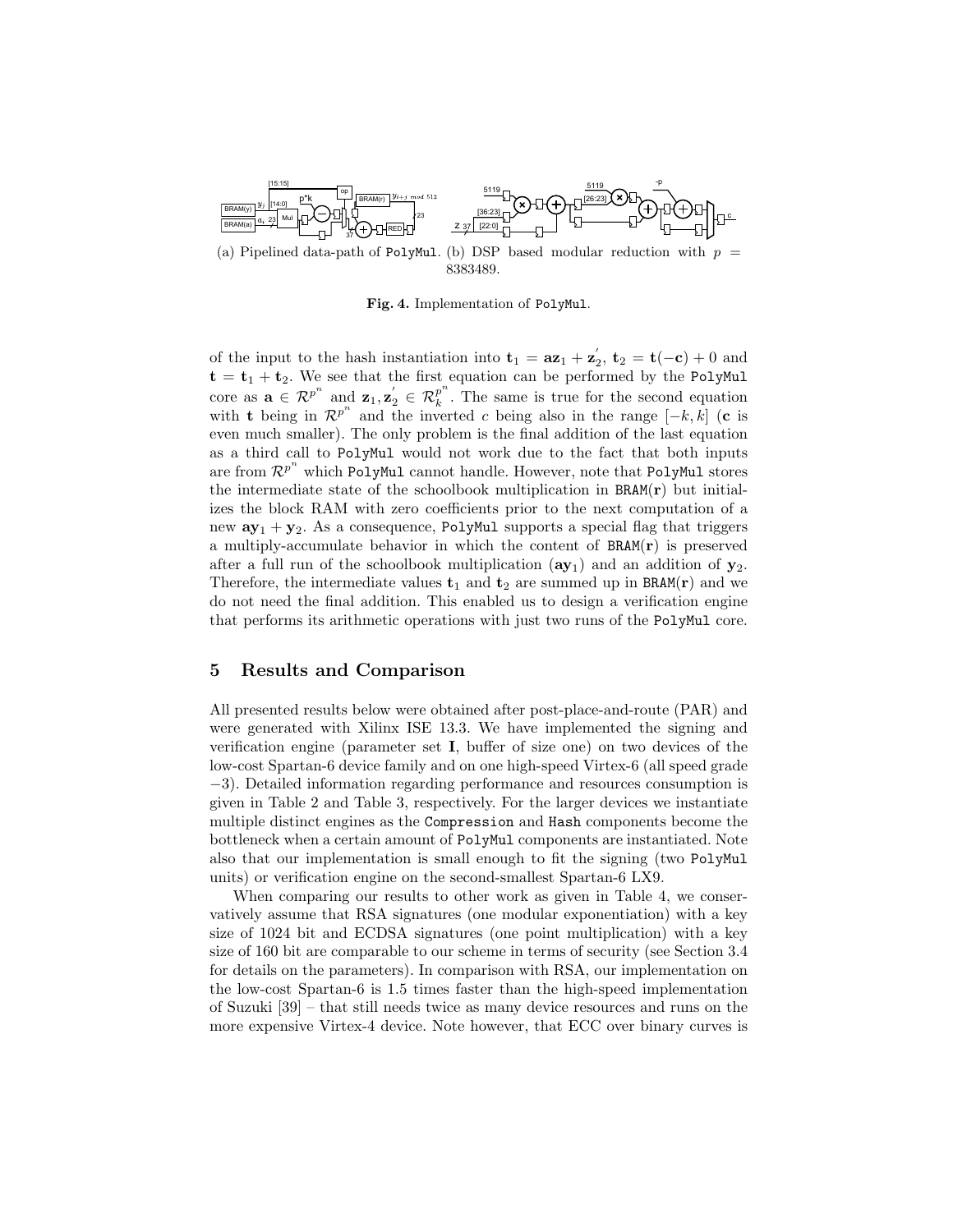|              | Aspect                                                                                                                   |                                            | Spartan-6 LX16 Spartan-6 LX100 Virtex-6 LX130       |                                                        |
|--------------|--------------------------------------------------------------------------------------------------------------------------|--------------------------------------------|-----------------------------------------------------|--------------------------------------------------------|
| Signing      | Engines/Multiplier<br><b>Total Multipliers</b><br>Max. freq. domain $(1)$<br>Max. freq. domain $(2)$<br>Throughput Ops/s | 1/7<br>270 MHz<br>$162 \text{ MHz}$<br>931 | 4/9<br>36<br>$250$ MHz<br>$154 \text{ MHz}$<br>4284 | 9/8<br>72<br>$416$ MHz<br>$204 \mathrm{~MHz}$<br>12627 |
| Verification | Independent engines<br>Max. frequency domain $(1)$<br>Max. frequency domain $(2)$<br>Throughput Ops/s                    | 2<br>272 MHz<br>158 MHz<br>998             | 14<br>273 MHz<br>$103 \text{ MHz}$<br>7015          | 20<br>$402$ MHz<br>$156$ MHz<br>14580                  |

Table 2. Performance of signing and verification for different design targets.

Table 3. Resource consumption of signing and verification for different design targets.

|              | Aspect        | Spartan 6 LX16 | Spartan 6 LX100 | Virtex 6 LX130 |
|--------------|---------------|----------------|-----------------|----------------|
| Signing      | <b>Slices</b> | 2273           | 11006           | 19896          |
|              | LUT/FF        | 7465/8993      | 30854/34108     | 67027/95511    |
|              | 18K BRAM      | 29.5           | 138             | 234            |
|              | DPS48A1       | 28             | 144             | 216            |
| Verification | <b>Slices</b> | 2263           | 14649           | 18998          |
|              | LUT/FF        | 6225/6663      | 44727/45094     | 61360/57903    |
|              | 18K BRAM      | 15             | 90              | 120            |
|              | DPS48A1       | 8              | 56              | 60             |

very well suited for hardware and even implementations on old FPGAs like the Virtex-2 [1] are faster than our lattice-based scheme. For the NTRUSign latticebased signature scheme (introduced in [16] and broken by Nguyen [31]) and the XMSS [6] hash-based signature scheme we are not aware of any implementation results for FPGAs. Hardware implementations of Multivariate Quadratic (MQ) cryptosystems  $[5, 3]$  show that these schemes are faster (factor 2-50) than ECC but also suffer from impractical key sizes for the private and public key (e.g., 80 Kb for Unbalanced Oil and Vinegar (UOV)) [33]. While implementations of the McEliece encryption scheme offer good performance [10, 36] the only implementation of a code based signature scheme [4] is extremely slow with a runtime of 830 ms for signing.

# 6 Conclusion

In this paper we presented a provably secure lattice based digital signature scheme and its implementation on a wide scale of reconfigurable hardware. With moderate resource requirements and more than 12,000 and 14,000 signing and verification operations per second on a Virtex-6 FPGA, our prototype imple-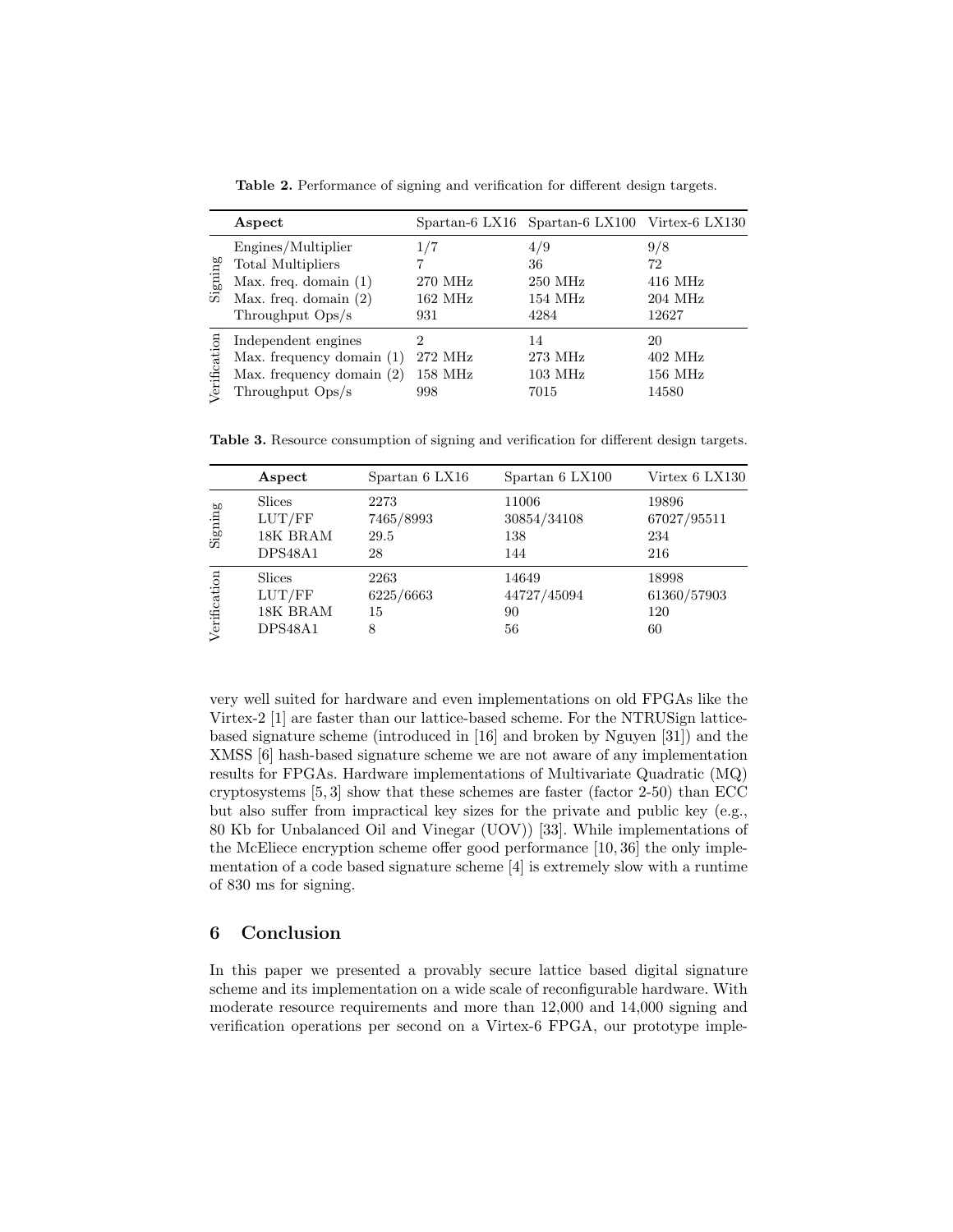Table 4. Implementation results for comparable signature schemes (signing).

| Operation           | Algorithm         | Device               | <b>Resources</b> | $\rm{Ops/s}$ |
|---------------------|-------------------|----------------------|------------------|--------------|
| RSA Signature [39]  | RSA-1024;         | XC4VFX12-10 3937 LS/ |                  | 548          |
|                     | private key       |                      | 17 DSPs          |              |
| $ECDSA$ [15]        | NIST-P224;        | XC4VFX12-12 1580 LS/ |                  | 2,739        |
|                     | point mult.       |                      | 26 DSPs          |              |
| $ECDSA$ [1]         | <b>NIST-B163:</b> | XC2V2000             | 8300 LUTs/       | 24,390       |
|                     | point mult.       |                      | 7 BRAMs          |              |
| $UOV-Signature$ [5] | UOV(60, 20)       | $XC5VLX50-3$         | 13437 LUTs       | 170,940      |

mentation even outperforms classical and alternative cryptosystems in terms of signature size and performance.

Future work consists of optimization of the rejection-sampling steps as well as evaluation of different polynomial multiplication methods like the FFT. We also plan to investigate practicability of the signature scheme on other platforms like microcontrollers or graphic cards.

## References

- 1. B. Ansari and M. Hasan. High performance architecture of elliptic curve scalar multiplication. CACR Research Report, 1:2006, 2006.
- 2. S. Arora and R. Ge. New algorithms for learning in presence of errors. In ICALP  $(1)$ , pages 403-415, 2011.
- 3. S. Balasubramanian, H. Carter, A. Bogdanov, A. Rupp, and J. Ding. Fast multivariate signature generation in hardware: The case of rainbow. In Application-Specific Systems, Architectures and Processors, 2008. ASAP 2008., pages 25–30. IEEE, 2008.
- 4. J. Beuchat, N. Sendrier, A. Tisserand, G. Villard, et al. FPGA implementation of a recently published signature scheme. Rapport de Recherche RR LIP 2004-14, 2004.
- 5. A. Bogdanov, T. Eisenbarth, A. Rupp, and C. Wolf. Time-area optimized publickey engines: MQ-cryptosystems as replacement for elliptic curves? In Proceedings of the 10th international workshop on Cryptographic Hardware and Embedded Systems, CHES '08, pages 45–61, Berlin, Heidelberg, 2008. Springer-Verlag.
- 6. J. Buchmann, E. Dahmen, and A. Hülsing. Xmss a practical forward secure signature scheme based on minimal security assumptions. In B.-Y. Yang, editor, PQCrypto, volume 7071 of Lecture Notes in Computer Science, pages 117–129. Springer, 2011.
- 7. J. Buchmann, A. May, and U. Vollmer. Perspectives for cryptographic long-term security. Commun. ACM, 49:50–55, September 2006.
- 8. Y. Chen and P. Q. Nguyen. Bkz 2.0: Better lattice security estimates. In ASI-ACRYPT, pages 1–20, 2011.
- 9. P. G. Comba. Exponentiation cryptosystems on the ibm pc. IBM Syst. J., 29:526– 538, October 1990.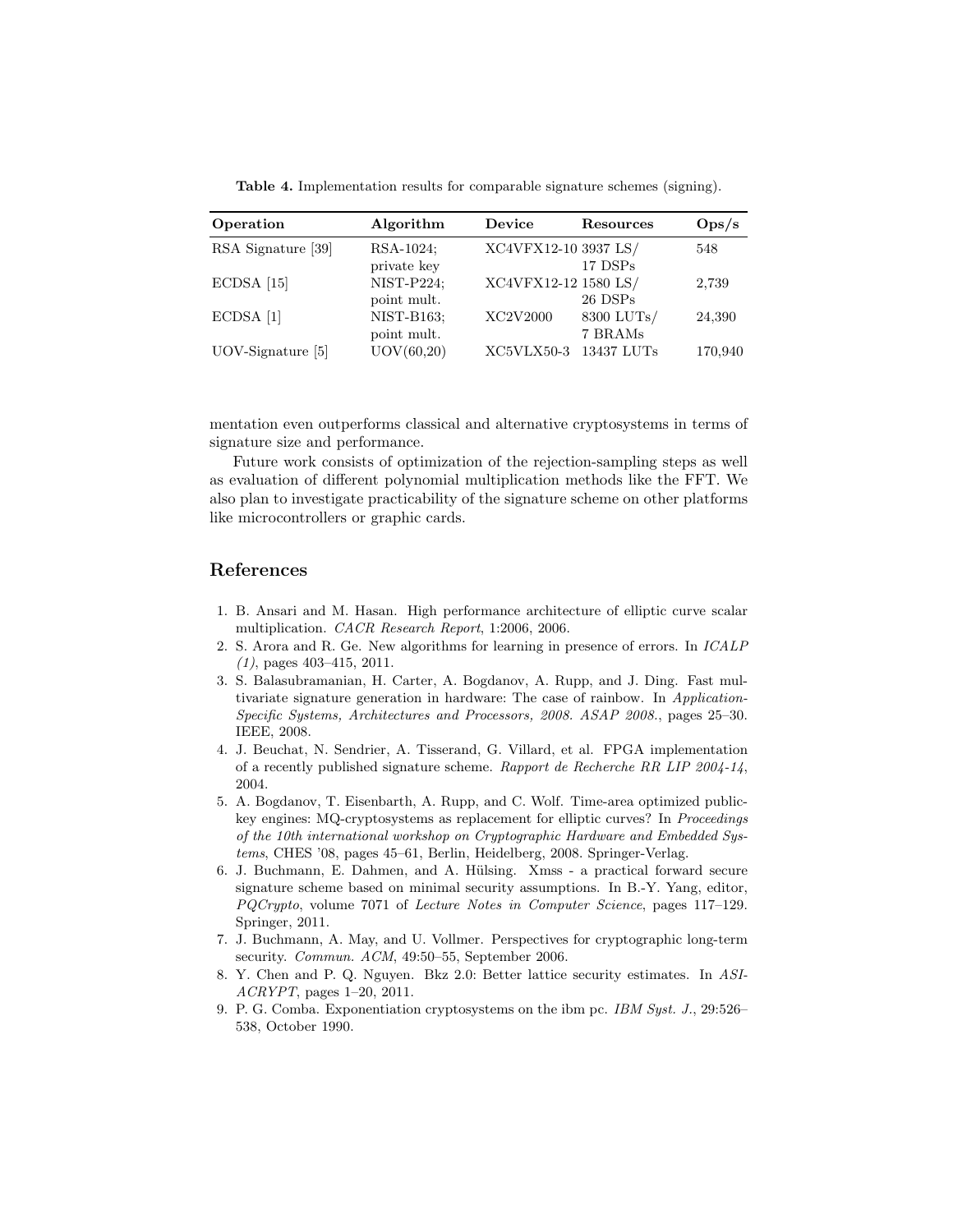- 10. T. Eisenbarth, T. Güneysu, S. Heyse, and C. Paar. Microeliece: Mceliece for embedded devices. In Proceedings of the 11th International Workshop on Cryptographic Hardware and Embedded Systems, CHES '09, pages 49–64, Berlin, Heidelberg, 2009. Springer-Verlag.
- 11. J.-B. Fischer and J. Stern. An efficient pseudo-random generator provably as secure as syndrome decoding. In EUROCRYPT, pages 245–255, 1996.
- 12. N. Gama and P. Q. Nguyen. Predicting lattice reduction. In EUROCRYPT, pages 31–51, 2008.
- 13. C. Gentry, C. Peikert, and V. Vaikuntanathan. Trapdoors for hard lattices and new cryptographic constructions. In STOC, pages 197–206, 2008.
- 14. O. Goldreich, S. Goldwasser, and S. Halevi. Public-key cryptosystems from lattice reduction problems. In CRYPTO, pages 112–131, 1997.
- 15. T. Güneysu and C. Paar. Ultra high performance ecc over nist primes on commercial FPGAs. Cryptographic Hardware and Embedded Systems–CHES 2008, pages 62–78, 2008.
- 16. J. Hoffstein, N. Howgrave-Graham, J. Pipher, J. Silverman, and W. Whyte. NTRUsign: Digital signatures using the ntru lattice. In Proceedings of the 2003 RSA conference on The cryptographers' track, pages 122–140. Springer-Verlag, 2003.
- 17. J. Hoffstein, N. Howgrave-Graham, J. Pipher, J. H. Silverman, and W. Whyte. Ntrusign: Digital signatures using the ntru lattice. In CT-RSA, pages 122–140, 2003.
- 18. J. Hoffstein, J. Pipher, and J. H. Silverman. NTRU: A ring-based public key cryptosystem. In ANTS, pages 267–288, 1998.
- 19. J. Hoffstein, J. Pipher, and J. H. Silverman. NSS: An NTRU lattice-based signature scheme. In EUROCRYPT, pages 211–228, 2001.
- 20. A. Karatsuba and Y. Ofman. Multiplication of multidigit numbers on automata. In Soviet physics doklady, volume 7, page 595, 1963.
- 21. V. Lyubashevsky. Fiat-Shamir with aborts: Applications to lattice and factoringbased signatures. In ASIACRYPT, pages 598–616, 2009.
- 22. V. Lyubashevsky. Lattice signatures without trapdoors. In EUROCRYPT, 2012. Full version at http://eprint.iacr.org/2011/537.
- 23. V. Lyubashevsky and D. Micciancio. Generalized compact knapsacks are collision resistant. In ICALP (2), pages 144–155, 2006.
- 24. V. Lyubashevsky and D. Micciancio. Asymptotically efficient lattice-based digital signatures. In TCC, pages 37–54, 2008.
- 25. V. Lyubashevsky, D. Micciancio, C. Peikert, and A. Rosen. SWIFFT: A modest proposal for FFT hashing. In FSE, pages 54–72, 2008.
- 26. V. Lyubashevsky, C. Peikert, and O. Regev. On ideal lattices and learning with errors over rings. In EUROCRYPT, pages 1–23, 2010.
- 27. D. Micciancio. Generalized compact knapsacks, cyclic lattices, and efficient oneway functions. Computational Complexity, 16(4):365–411, 2007.
- 28. D. Micciancio and C. Peikert. Trapdoors for lattices: Simpler, tighter, faster, smaller. In EUROCRYPT, 2012. Full version at http://eprint.iacr.org/2011/501.
- 29. D. Micciancio and O. Regev. Lattice-based cryptography. In D. J. Bernstein, J. Buchmann, and E. Dahmen, editors, Chapter in Post-quantum Cryptography, pages 147–191. Springer, 2008.
- 30. R. T. Moenck. Practical fast polynomial multiplication. In Proceedings of the third ACM symposium on Symbolic and algebraic computation, SYMSAC '76, pages 136– 148, New York, NY, USA, 1976. ACM.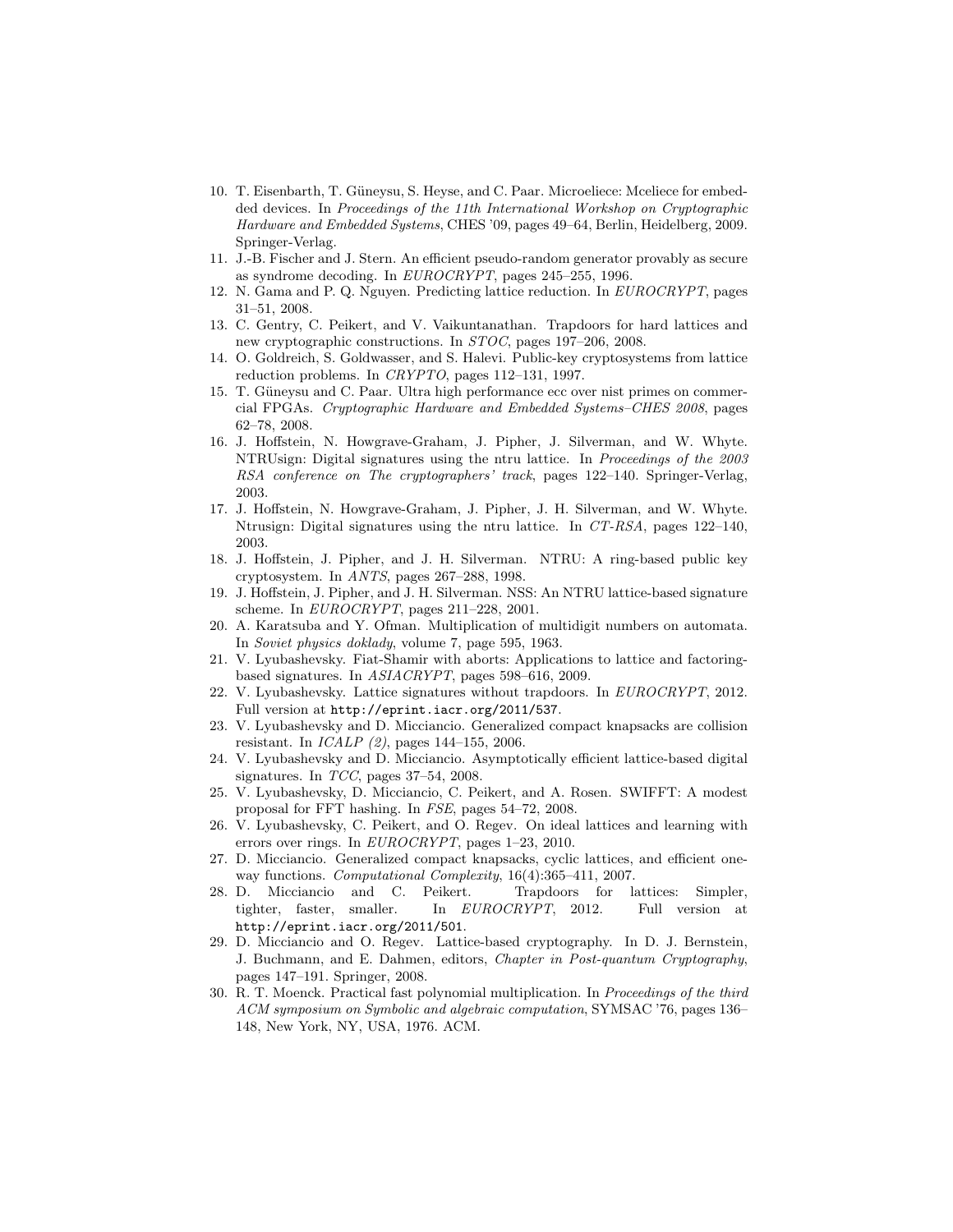- 31. P. Nguyen and O. Regev. Learning a parallelepiped: Cryptanalysis of ggh and ntru signatures. Journal of Cryptology, 22:139–160, 2009.
- 32. C. Peikert and A. Rosen. Efficient collision-resistant hashing from worst-case assumptions on cyclic lattices. In TCC, pages 145–166, 2006.
- 33. A. Petzoldt, E. Thomae, S. Bulygin, and C. Wolf. Small public keys and fast verification for multivariate quadratic public key systems. In Proceedings of the 13th international conference on Cryptographic hardware and embedded systems, CHES'11, pages 475–490, Berlin, Heidelberg, 2011. Springer-Verlag.
- 34. D. Pointcheval and J. Stern. Security arguments for digital signatures and blind signatures. J. Cryptology, 13(3):361–396, 2000.
- 35. P. Shor. Algorithms for quantum computation: discrete logarithms and factoring. In Foundations of Computer Science, 1994 Proceedings., 35th Annual Symposium on, pages 124–134. IEEE, 1994.
- 36. A. Shoufan, T. Wink, H. Molter, S. Huss, and E. Kohnert. A novel cryptoprocessor architecture for the mceliece public-key cryptosystem. Computers, IEEE Transactions on, 59(11):1533 –1546, nov. 2010.
- 37. J. Solinas. Generalized mersenne numbers. Faculty of Mathematics, University of Waterloo, 1999.
- 38. D. Stehl´e, R. Steinfeld, K. Tanaka, and K. Xagawa. Efficient public key encryption based on ideal lattices. In ASIACRYPT, pages 617–635, 2009.
- 39. D. Suzuki. How to maximize the potential of FPGA resources for modular exponentiation. Cryptographic Hardware and Embedded Systems-CHES 2007, pages 272–288, 2007.

# A Compression Algorithm

In this section we present our compression algorithm. For two vectors  $\mathbf{v}, \mathbf{z}$ , the algorithm first checks whether the coefficient y[i] of y is greater than  $(p-1)/2-k$ in absolute value. If it is, then there is a possibility that  $y[i] + z[i]$  will need to be reduced modulo p and in this case we do not compress  $z[i]$ . Ideally there should not be many such elements, and we can show that for the parameters used in the signature scheme, there will be at most 6 (out of  $n$ ) with high probability. It's possible to set the parameters so that there are no such elements, but this decreases the efficiency and is not worth the very slight savings in the compression.

Assuming that  $y[i]$  is in the range where  $z[i]$  can be compressed, we assign the value of k to  $\mathbf{z}'[i]$  if  $\mathbf{y}[i]^{(0)} + \mathbf{z}[i] > k$ , assign  $-k$  if  $\mathbf{y}[i]^{(0)} + \mathbf{z}[i] < -k$ , and 0 otherwise. We now move on to proving that the algorithm satisfies Lemma 3.1.

Lemma A.1. Item 1 of Lemma 3.1 holds.

Proof. Given in the full version of this paper.

Lemma A.2. Item 2 of Lemma 3.1 holds.

*Proof.* If  $\mathbf{z}[i]' = 0$ , we represent it with the bit string '00'. If  $\mathbf{z}[i]' = k$ , we represent it with the bit string '01'.  $\mathbf{z}[i]' = -k$ , we represent it with the bit string '10'. If  $z[i]' = z[i]$  (in other words, it is uncompressed), we represent it